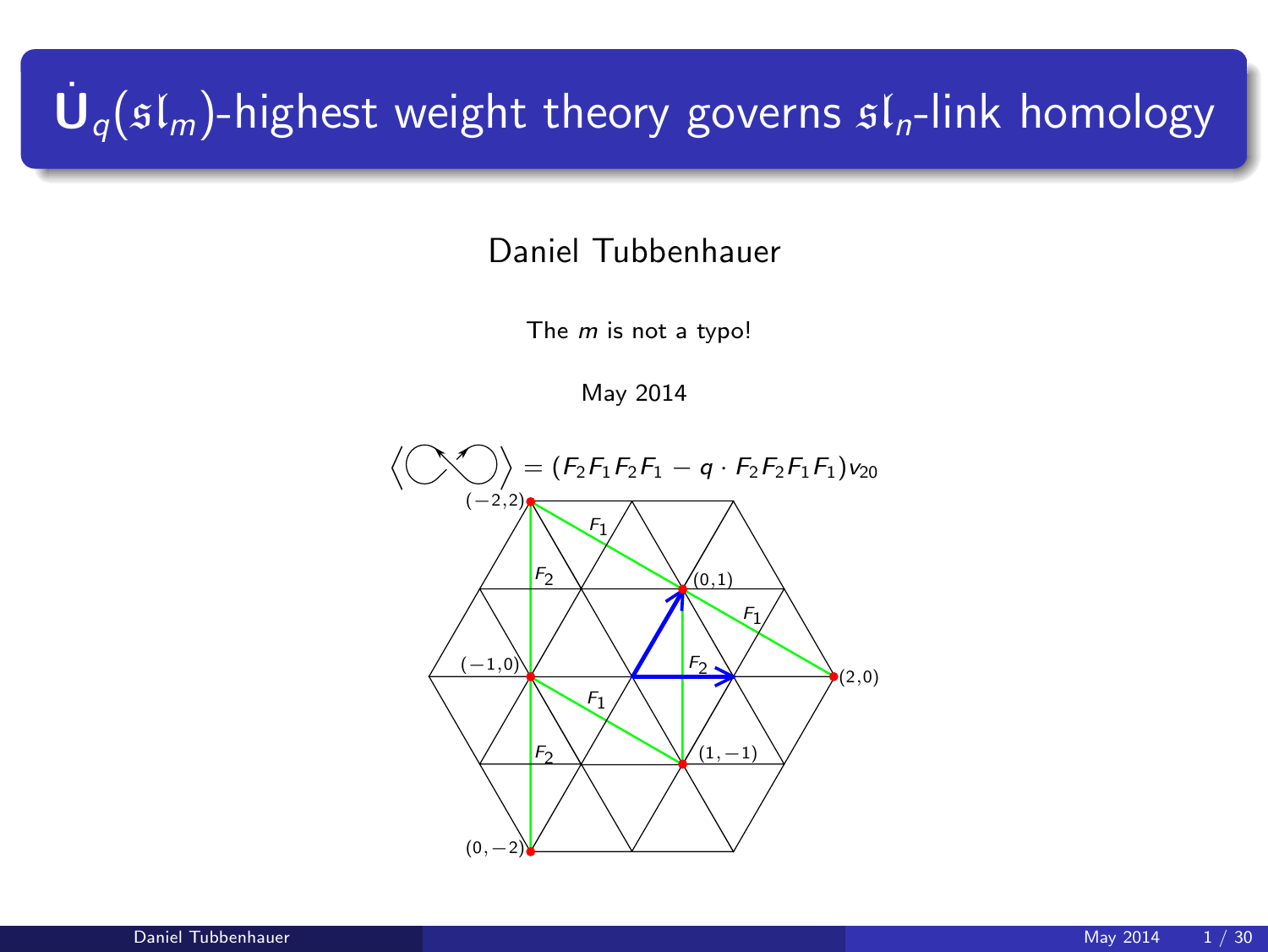#### 1 [Motivation: The celebrated Jones polynomial](#page-2-0)

- [The Jones revolution](#page-2-0)
- [Its categorification](#page-5-0)

## (2) [The quantum groups](#page-7-0)  $U_q(\mathfrak{sl}_m)$

- [A reminder on quantum weight-representations](#page-7-0)
- [The category](#page-10-0)  $\mathsf{Rep}(\mathsf{U}_{\alpha}(\mathfrak{sl}_2))$

#### 3 [A diagrammatic presentation](#page-12-0)

- $\bullet$  sl<sub>2</sub>[-webs](#page-12-0)
- [Connection to](#page-16-0)  $\mathsf{Rep}(\mathsf{U}_q(\mathfrak{sl}_2))$
- [How can one prove the graphical representation?](#page-17-0)

#### (4) [Connection to the](#page-21-0)  $\mathfrak{sl}_n$ -link polynomials

- **[The Howe dual of Reshetikhin-Turaev](#page-21-0)**
- $\bullet$  [Links as](#page-23-0)  $F's$
- [Categorification? Sure!](#page-26-0)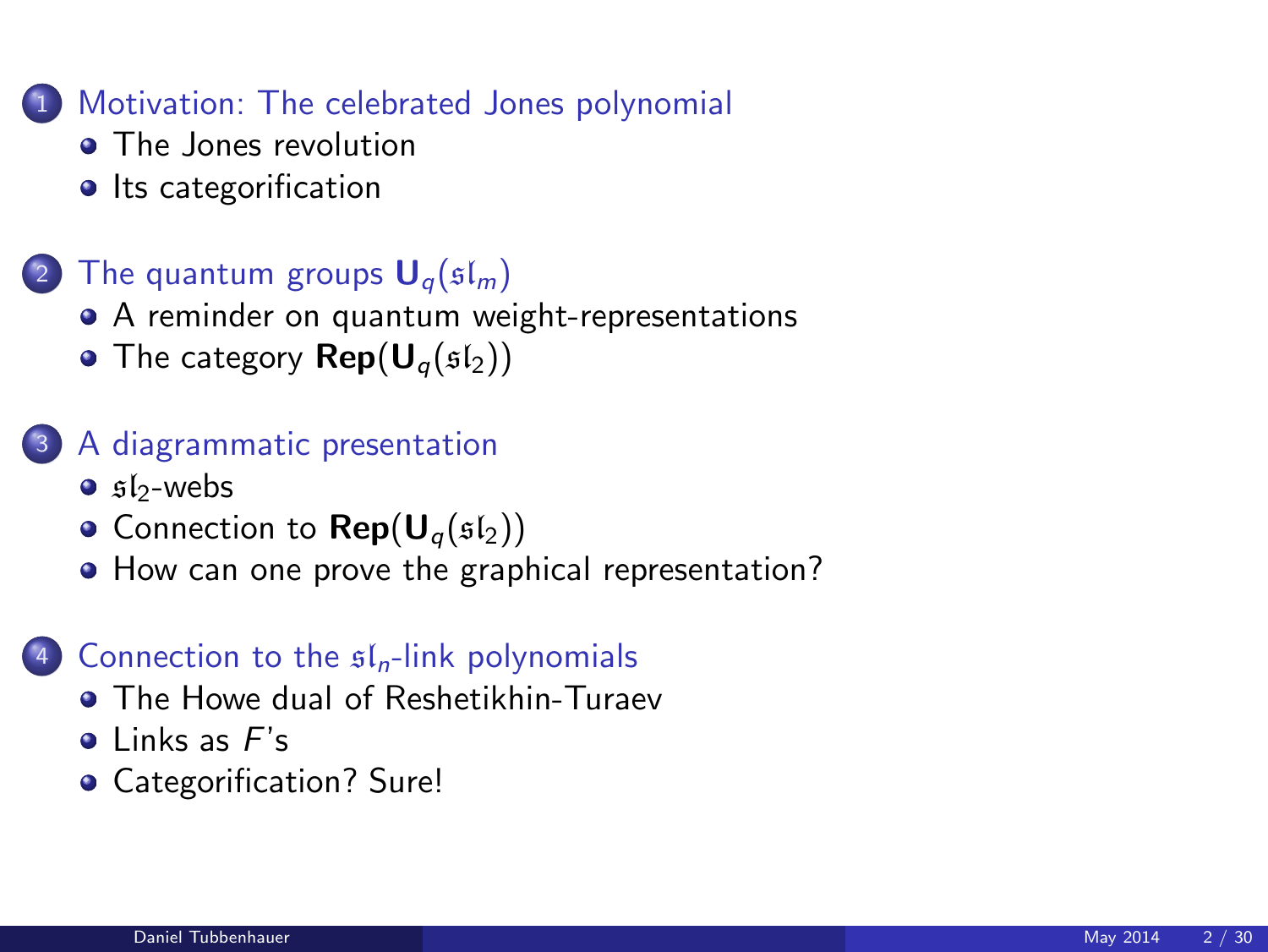## Theorem(Jones 1984)

There is exactly one polynomial  $J(\cdot)$  from the set of oriented link diagrams  $\{L_D\}$ to  $\mathbb Z[q,q^{-1}]$  with  $J($ Unknot $) = 1$  that satisfies the skein relations

<span id="page-2-0"></span>
$$
q^2 J(\mathcal{X}) - q^{-2} J(\mathcal{X}) = (q + q^{-1}) J(\mathcal{Y}) .
$$

It is invariant under the three Reidemeister moves. Thus, it gives rise to a map from the set of all oriented links in  $\mathcal{S}^3$  to  $\mathbb{Z}[q,q^{-1}]$ : The Jones polynomial.

- **Before Jones there was only one link polynomial: The Alexander polynomial.**
- After Jones there where whole families of link polynomials.
- It was also extended to other set-ups.
- Nowadays the Jones polynomial is known to be related to different fields of modern mathematics and physics, e.g. the Witten-Reshetikhin-Turaev invariants of 3-manifolds originated from the Jones polynomial.
- Thus, we need to understand this better!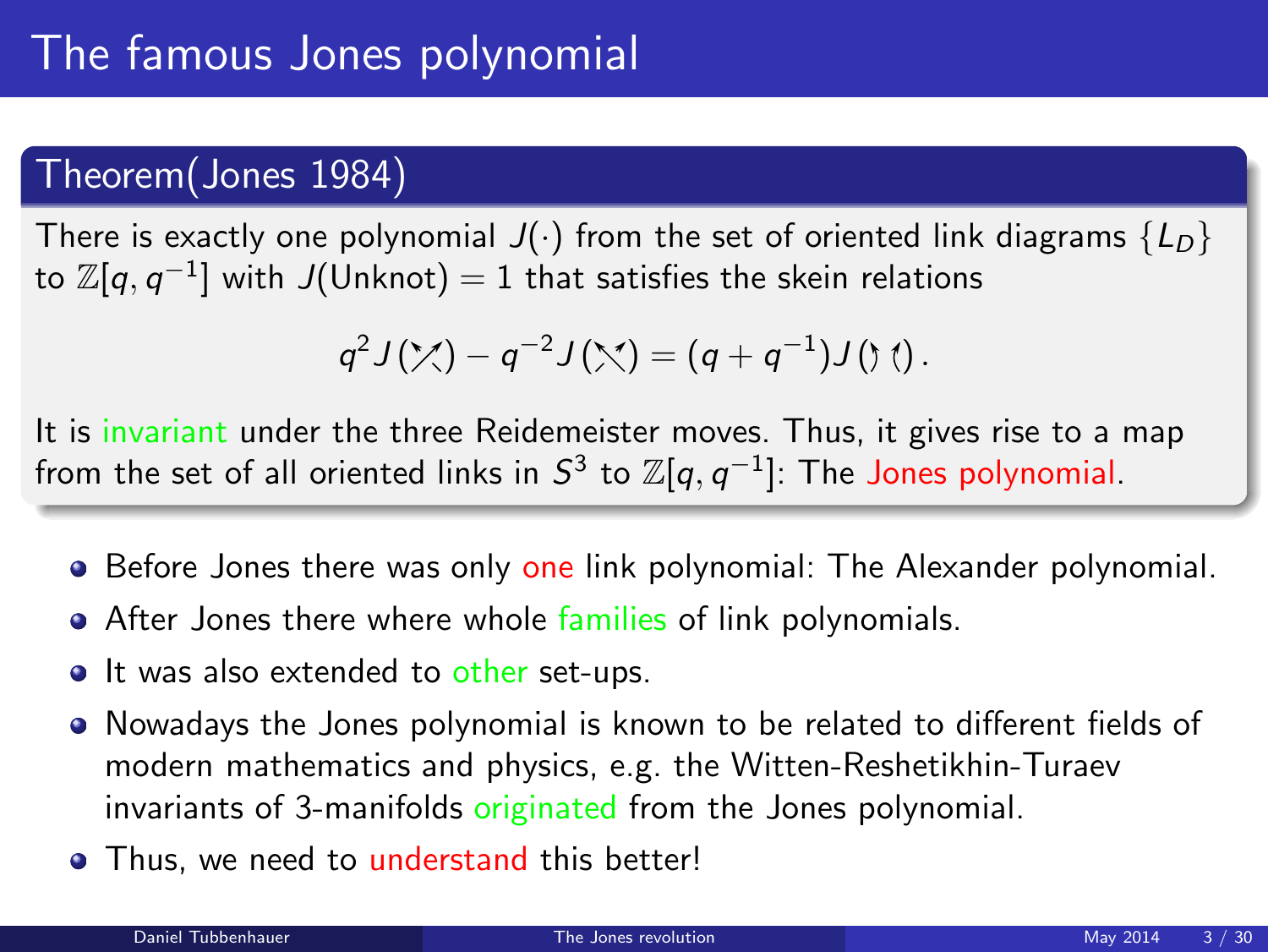## A tangle is an intertwiner

Let  $\frak g$  be any classical Lie algebra. Denote by  $\vec h_i$  the  ${\sf U}_q(\frak g)$ -representation  $V_{\vec h_i}$  of highest weight  $\vec{h}_i$ . Let  $~T_D$  be a diagram of a,  $\vec{h}_i$ -colored, oriented tangle.

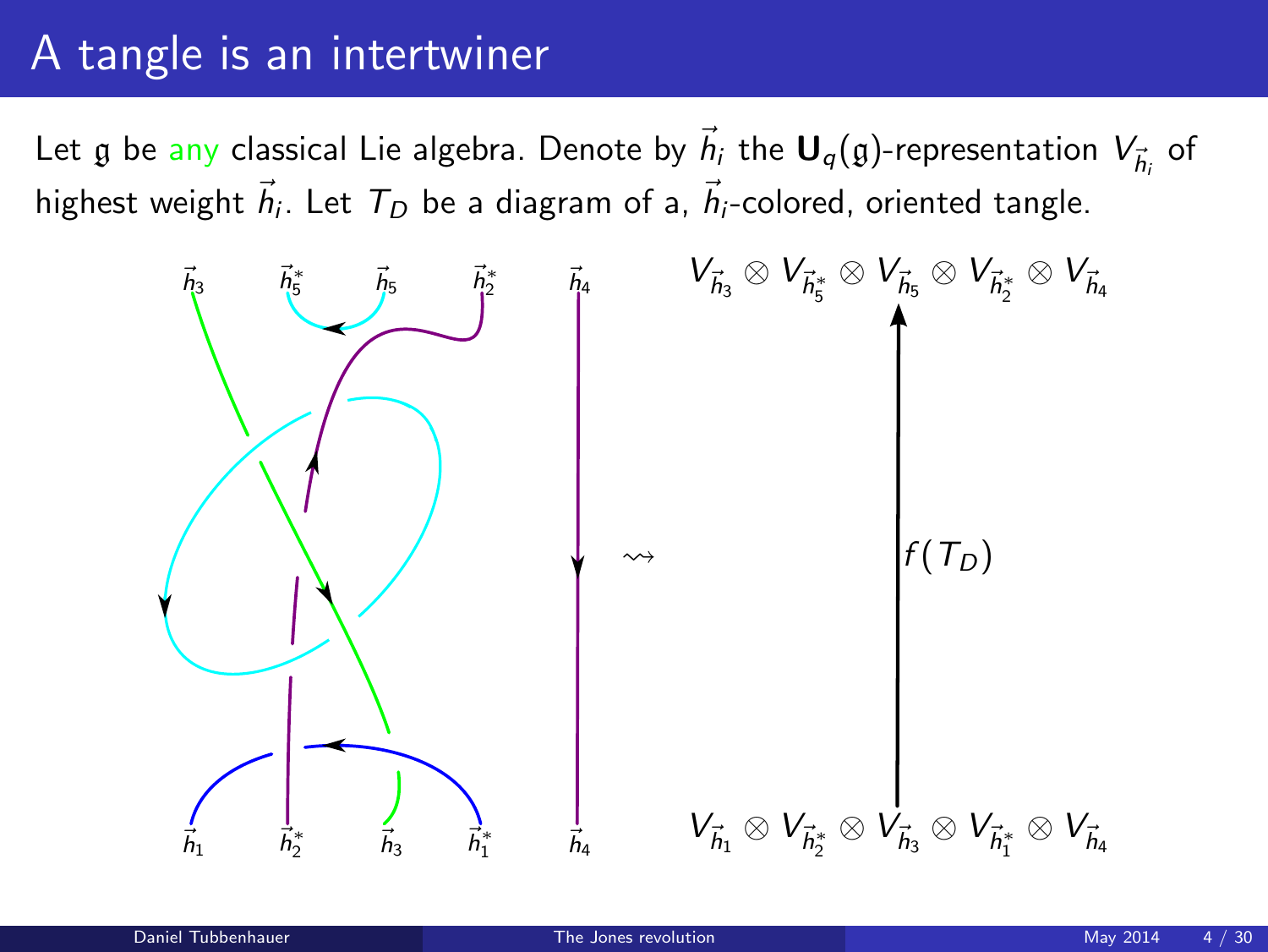## Definition/Theorem(Reshetikhin-Turaev 1990)

Given the set-up from before we define a certain  $U_q(q)$ -intertwiner

$$
f(T_D): V_{\vec{h}_1} \otimes \cdots \otimes V_{\vec{h}_k} \to V_{\vec{h}_{k+1}} \otimes \cdots \otimes V_{\vec{h}_l}.
$$

The  $U_q(g)$ -intertwiner  $f(T_D)$  is an invariant of  $T_D$ .

In the case of colored, oriented links  $L_D$  we have

$$
f(L_D): \overline{\mathbb{Q}} \to \overline{\mathbb{Q}}, \ 1 \mapsto P_{\mathsf{RT}}(L_D) \in \mathbb{Z}[q, q^{-1}],
$$

that is each configuration as above gives a polynomial invariant of oriented links! Restriction to  $s_1$  and the vector representation  $\overline{Q}^2$  gives the Jones polynomial.

Today: I will explain the "dual" of this.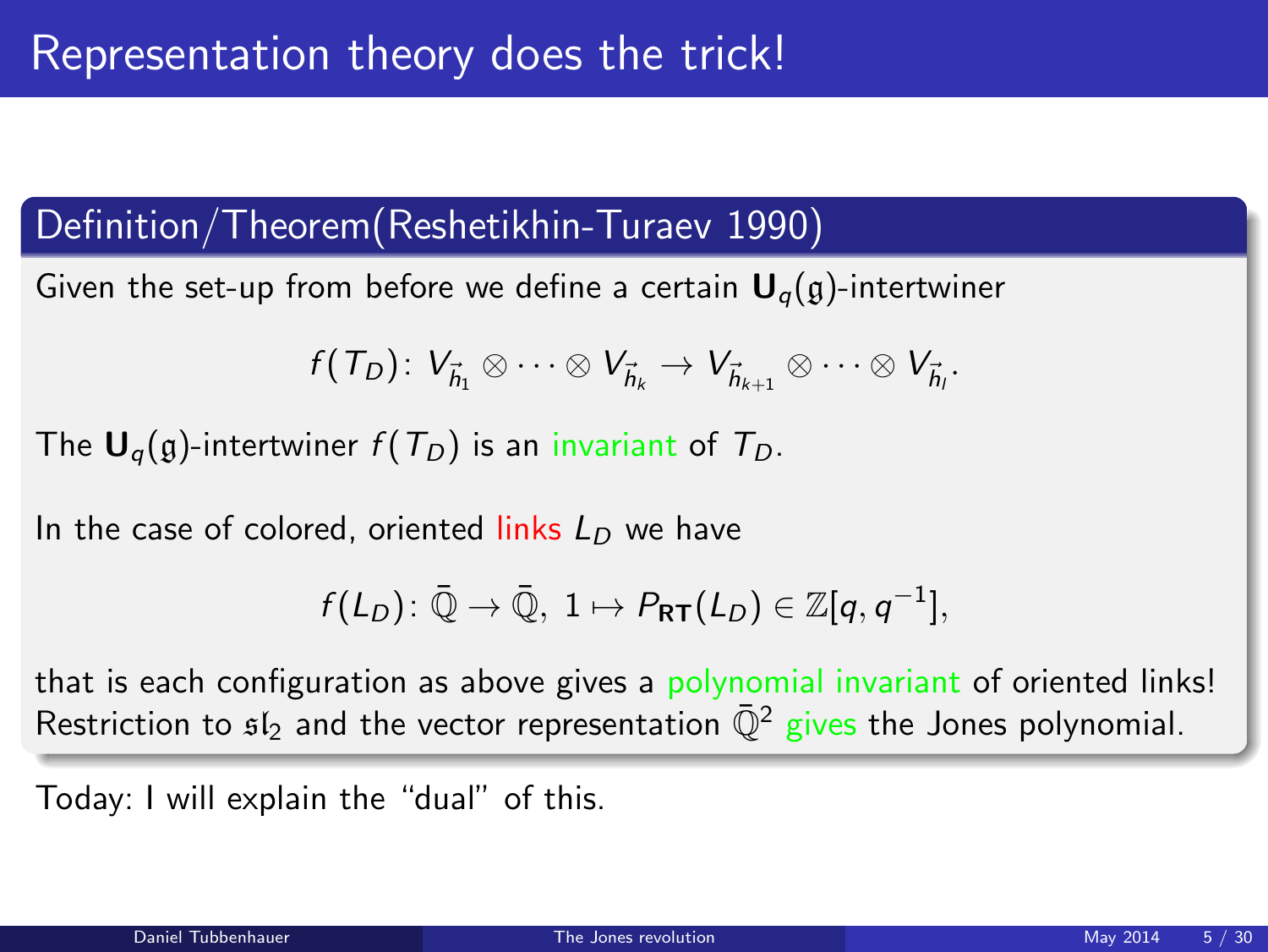## Theorem(Khovanov 1999)

There is a chain complex  $\mathsf{Kh}(\cdot)$  of graded vector spaces whose homotopy type is a link invariant. Its graded Euler characteristic gives the Jones polynomial.

## Theorem(Khovanov, Bar-Natan, Clark-Morrison-Walker,...)

The  $\mathsf{Kh}(\cdot)$  can be  $\mathsf{extended}$  to a functor from the category of links in  $\mathsf{S}^3$  to the category chain complexes of graded vector spaces.

<span id="page-5-0"></span>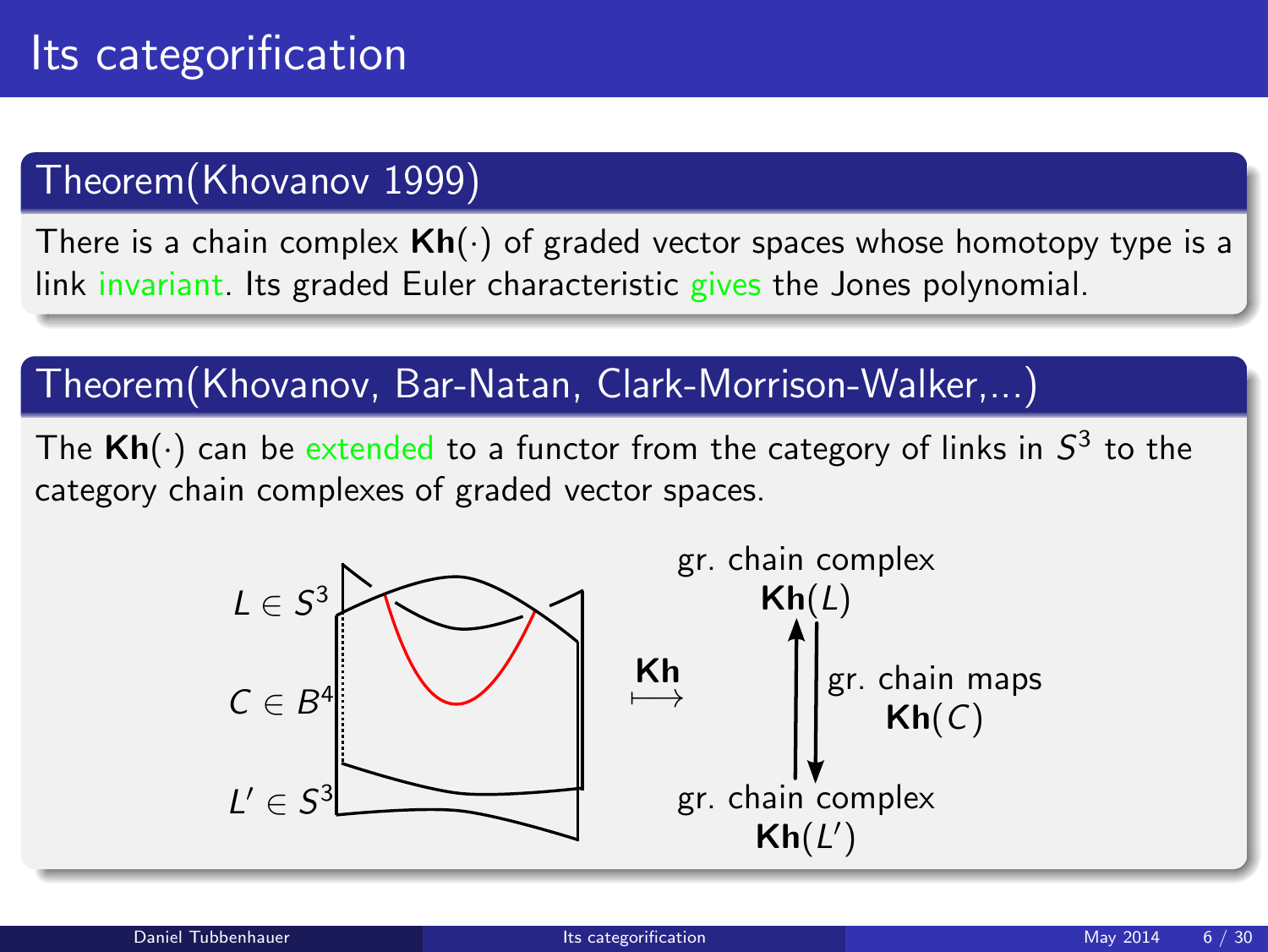- Khovanov's construction can be extended to different set-ups.
- Rasmussen obtained from the homology an invariant that "knows" the slice genus and used it to give a combinatorial proof of the Milnor conjecture.
- Rasmussen also gives a way to combinatorial construct exotic  $\mathbb{R}^4$ .
- Kronheimer and Mrowka showed that Khovanov homology detects the unknot. This is still an open question for the Jones polynomial.
- Even better: Hedden-Ni and Batson-Seed proved that it detects unlinks. This is known to be false for the Jones polynomial.
- Before I forget: It is a strictly stronger invariant.

After Khovanov lots of other homologies of "Khovanov-type" were discovered. So we need to understand this  $b$ etter (I do not go into details today).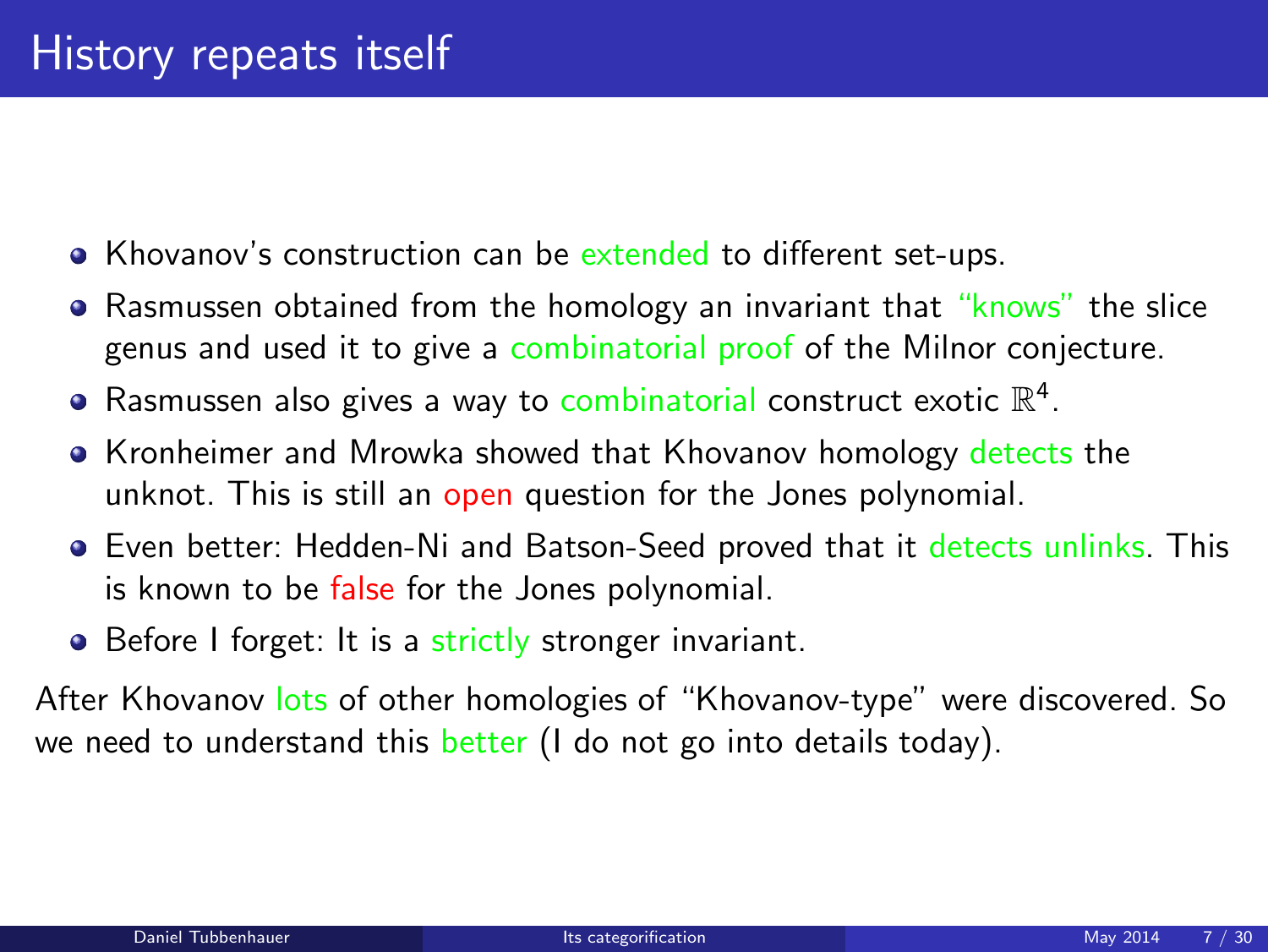### Definition

For  $m \in \mathbb{N}_{>1}$  the quantum special linear algebra  $\mathbf{U}_q(\mathfrak{sl}_m)$  is the associative, unital  $\bar{\mathbb{Q}}(q)$ -algebra generated by  $\mathcal{K}_i^{\pm 1}$  and  $E_i$  and  $F_i$ , for  $i=1,\ldots,m-1$  subject the following relations.

<span id="page-7-0"></span>
$$
K_{i}K_{j} = K_{j}K_{i}, \quad K_{i}K_{i}^{-1} = K_{i}^{-1}K_{i} = 1,
$$
\n
$$
E_{i}F_{j} - F_{j}E_{i} = \delta_{i,j} \frac{K_{i}K_{i+1}^{-1} - K_{i}^{-1}K_{i+1}}{q - q^{-1}},
$$
\n
$$
K_{i}E_{j} = q^{(\epsilon_{i},\alpha_{j})}E_{j}K_{i},
$$
\n
$$
K_{i}F_{j} = q^{-(\epsilon_{i},\alpha_{j})}F_{j}K_{i},
$$
\n
$$
E_{i}^{2}E_{j} - [2]E_{i}E_{j}E_{i} + E_{j}E_{i}^{2} = 0, \quad \text{if} \quad |i - j| = 1,
$$
\n
$$
E_{i}E_{j} - E_{j}E_{i} = 0, \quad \text{else},
$$
\n
$$
F_{i}^{2}F_{j} - [2]F_{i}F_{j}F_{i} + F_{j}F_{i}^{2} = 0, \quad \text{if} \quad |i - j| = 1,
$$
\n
$$
F_{i}F_{j} - F_{j}F_{i} = 0, \quad \text{else}.
$$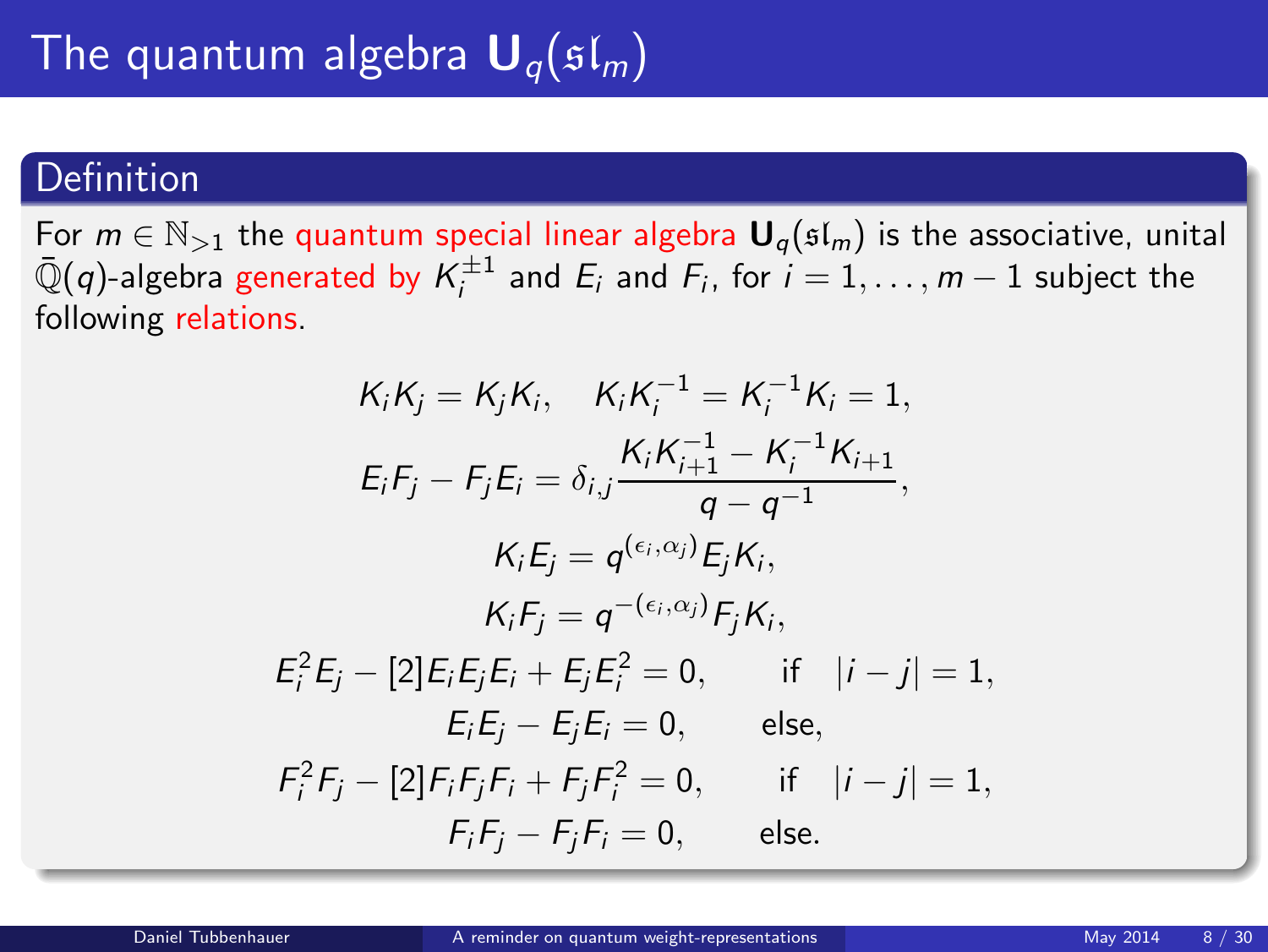## Weyl beautiful theory of highest weights

Recall that a weight representation  $V=\bigoplus_{\vec k\in\mathbb Z^m}V_{\vec k}$  of  $\mathsf{U}_q(\mathfrak{sl}_m)$  is such that

$$
V_{\vec{k}} = \{ v \in V \mid K_i v = q^{(\vec{k}_i - \vec{k}_{i+1})} v \}.
$$

Moreover,  $E_i, F_i$  jump around in the weight spaces, i.e.

$$
E_i, F_i \cdot V_{\vec{k}} \subset V_{\vec{k}'}, \quad \vec{k}' = \vec{k} \pm (\ldots, \underbrace{1, -1}_{\text{pos.}i}, \ldots).
$$

A vector  $v_{\vec{h}} \in V$  is called highest weight vector of highest weight  $\vec{h}$ , if

$$
E_i v_{\vec{h}} = 0 \text{ for all } i \text{ and } v_h \in V_{\vec{h}} \text{ and } \mathbf{U}_q^-(\mathfrak{sl}_m) v_{\vec{h}} = V.
$$

If  $V_{\vec h}$  has a  $v_{\vec h},$  then  $V_{\vec h}$  is called highest weight representation. Magic:

#### Theorem(In finite dimensions!)

Two highest weight representations  $V_{\vec h},V_{\vec h'}$  are isomorphic iff  $\vec h=\vec h'$ . All  $V_{\vec h}$  are irreducible and every irreducible  ${\sf U}_q(\mathfrak{sl}_m)$ -representation is isomorphic to a  $V_{\vec{h}}.$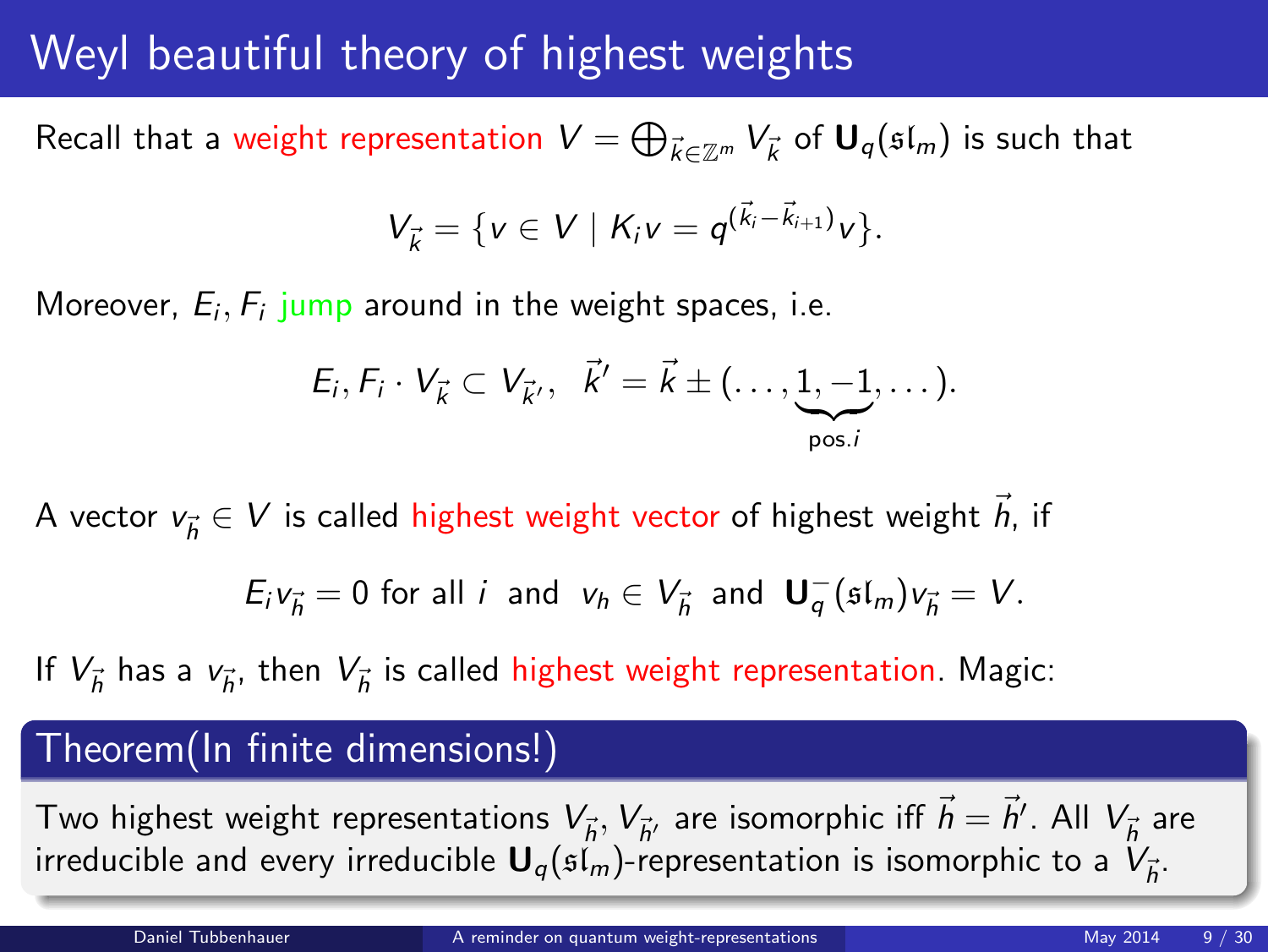The weight lattice of  $sI_m$  has rank  $m-1$ . Thus, to picture weight representations it is better to use  $\vec{k} = (\vec{k}_1 - \vec{k}_2, \dots, \vec{k}_{m-1} - \vec{k}_m)$ .

Then the  $U_q(f_3)$ -representation of highest weight  $\vec{h} = (2, 0, 0) \mapsto \vec{h} = (2, 0)$  is

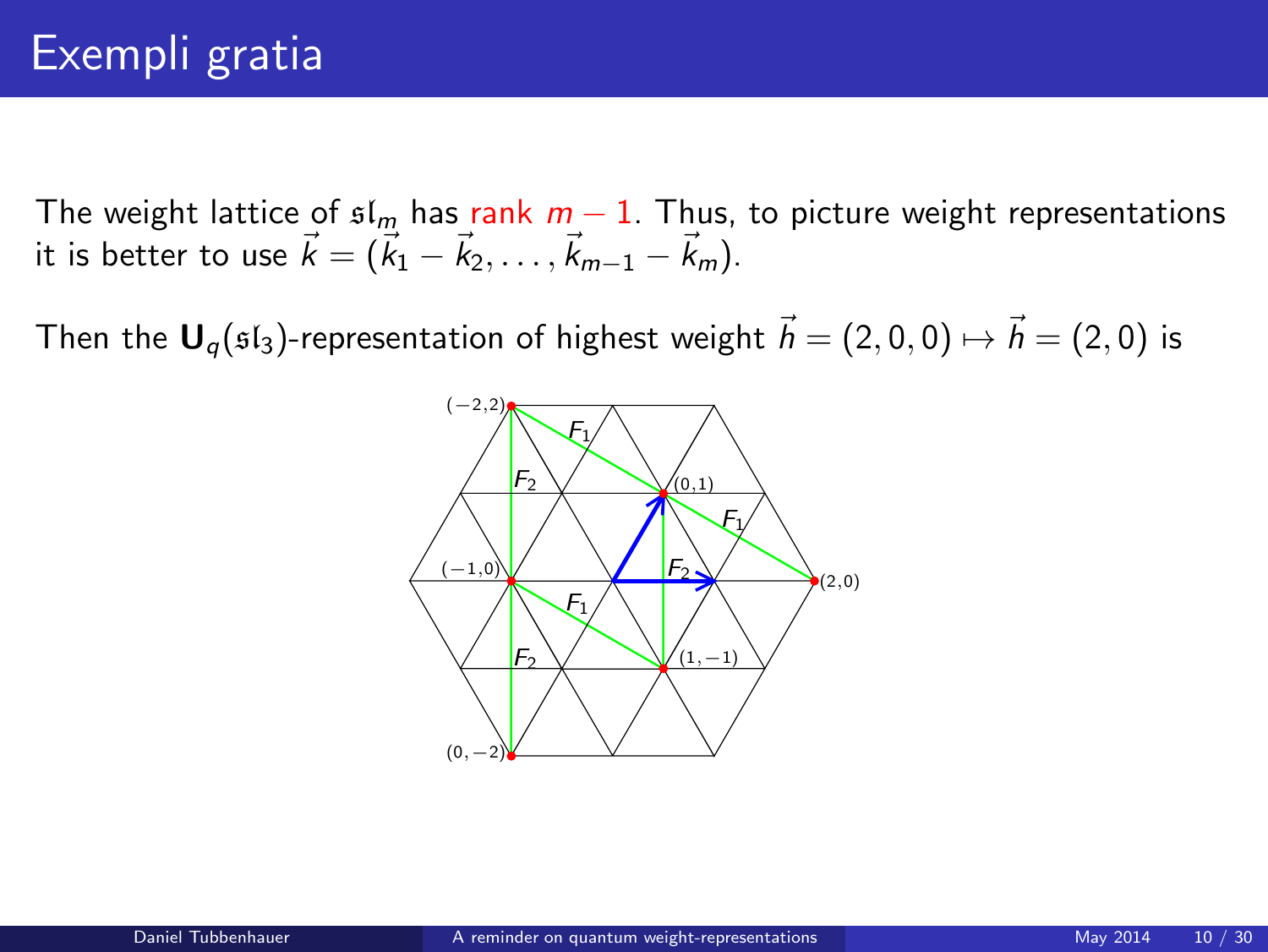## **Definition**

The representation category  $\mathbf{Rep}(\mathbf{U}_{q}(\mathfrak{sl}_{2}))$  is the monoidal,  $\overline{\mathbb{Q}}(q)$ -linear 1-category consisting of:

- The objects are finite tensor products of the  ${\mathsf U}_q(\mathfrak{sl}_2)$ -representations  $\Lambda^k\bar{\mathbb Q}^2$ . Denote them by  $\vec{k} = (k_1, \ldots, k_m)$  with  $k_i \in \{0, 1, 2\}$ .
- The 1-cells  $w\colon \vec{k}\to \vec{k}'$  are  ${\sf U}_q(\mathfrak{sl}_2)$ -intertwiners.
- Composition of 1-cells is composition of intertwiners and ⊗ is the ordered tensor product.

Morally this category is enough: Every irreducible  $U_{\alpha}(st_2)$ -representation  $V_{\vec{k}}$ appears as a direct summand of an object of  $\text{Rep}(\mathbf{U}_q(\mathfrak{sl}_2))$ . In fancier words:

<span id="page-10-0"></span> $\textsf{Kar}(\textsf{Rep}(\textsf{U}_q(\mathfrak{sl}_2))) \cong \textsf{Rep}_{\textsf{all}}(\textsf{U}_q(\mathfrak{sl}_2))$  (naturally).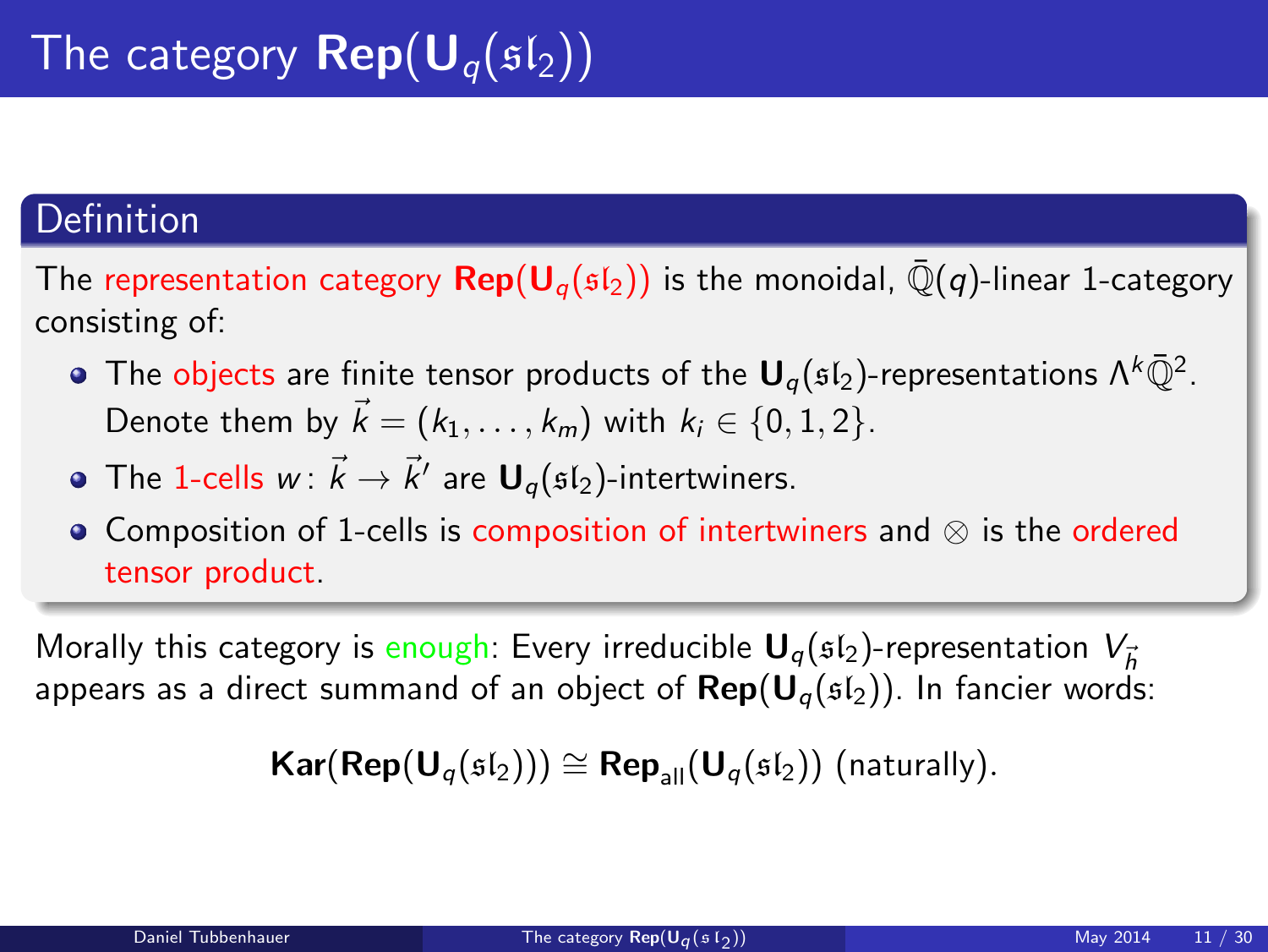# Exempli gratia

#### Example:  $U_q(sI_2)$ -vector representation

Consider  $\mathbb{Q}^2$  with basis  $x_{-1} = (0, 1), x_{+1} = (1, 0)$ . These are called the weights  $-1$ and  $+1$  and  $K$  acts on them by  $q^{\mp 1}.$  The vector representation of  $\boldsymbol{\mathsf{U}}_q(\mathfrak{sl}_2)$  is:

Think: 
$$
K = \begin{pmatrix} 1 & 0 \\ 0 & -1 \end{pmatrix}
$$
  $(0, 1)$   $\begin{matrix} E \\ (1, 0) \end{matrix}$  Think:  $\begin{matrix} E = \begin{pmatrix} 0 & 1 \\ 0 & 0 \end{pmatrix} \\ F = \begin{pmatrix} 0 & 0 \\ 1 & 0 \end{pmatrix}$ 

It is worth noting that  $\Lambda^0\bar{Q}^2 = \bar{Q}$  is the trivial  $U_q(sI_2)$ -representation,  $\Lambda^2\bar{Q}^2 \cong \bar{Q}$ its dual and  $\Lambda^1\bar{\mathbb Q}^2=\bar{\mathbb Q}^2$  is the (self-dual)  ${\sf U}_q(\mathfrak{sl}_2)$ -vector representation above.

A  $\mathbf{U}_q(\mathfrak{sl}_2)$ -intertwiner is for example

$$
\text{cup} \colon \underbrace{\Lambda^2 \bar{\mathbb{Q}}^2 \otimes \Lambda^0 \bar{\mathbb{Q}}^2}_{\cong \bar{\mathbb{Q}}} \to \underbrace{\Lambda^1 \bar{\mathbb{Q}}^2 \otimes \Lambda^1 \bar{\mathbb{Q}}^2}_{\cong \bar{\mathbb{Q}}^2 \otimes \bar{\mathbb{Q}}^2}, \ \ 1 \mapsto x_{+1} \otimes x_{-1} - q^{-1} \cdot x_{-1} \otimes x_{+1}.
$$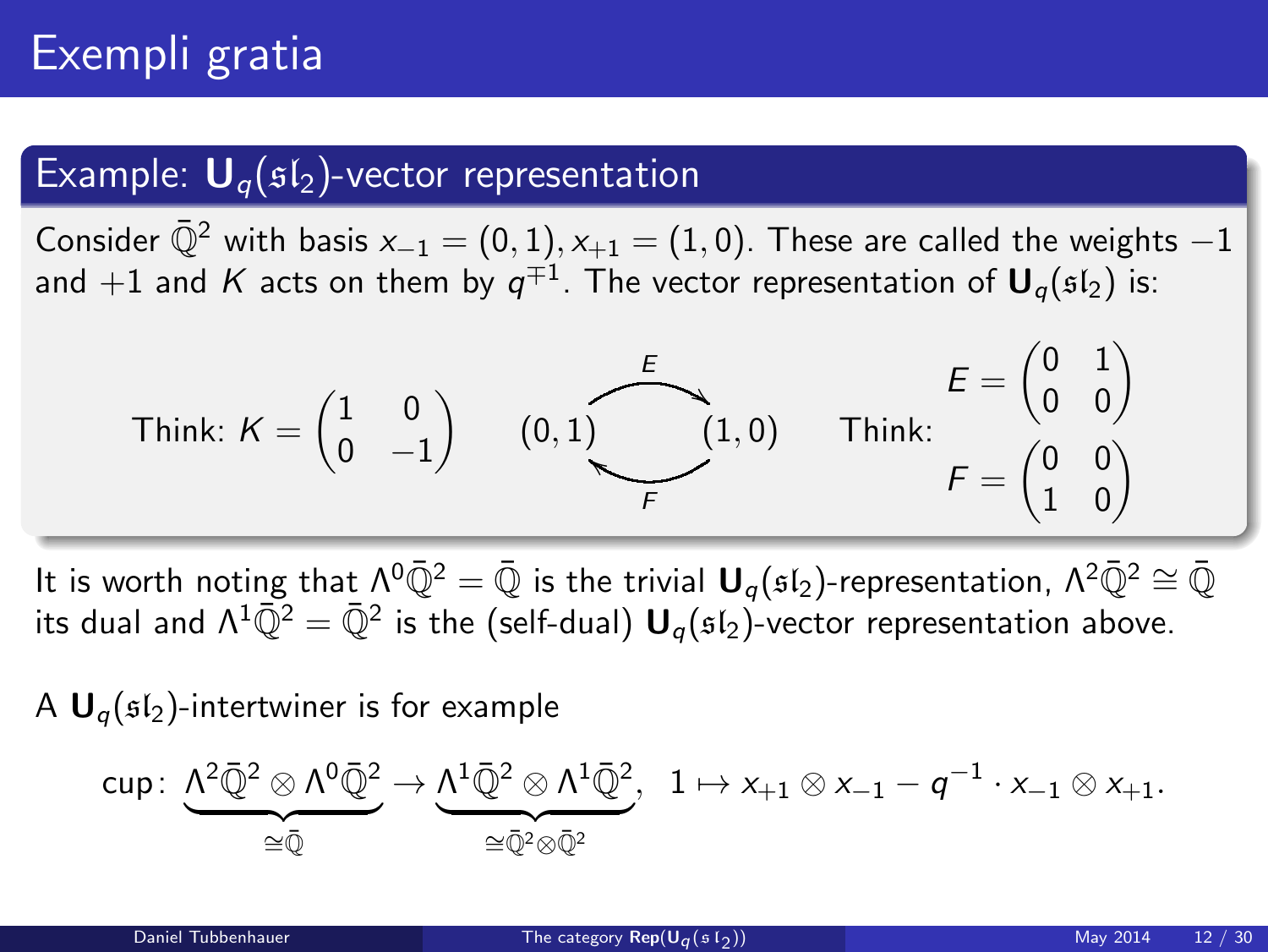# Think topological but write algebraical



Advantage: Decomposition à la Morse into basic pieces.

<span id="page-12-0"></span>Ignore dotted red lines: We used them to solve sign issues (functoriality of Khovanov homology for example). They encode the fact for quantum groups the antipode (dual representations) comes with a sign.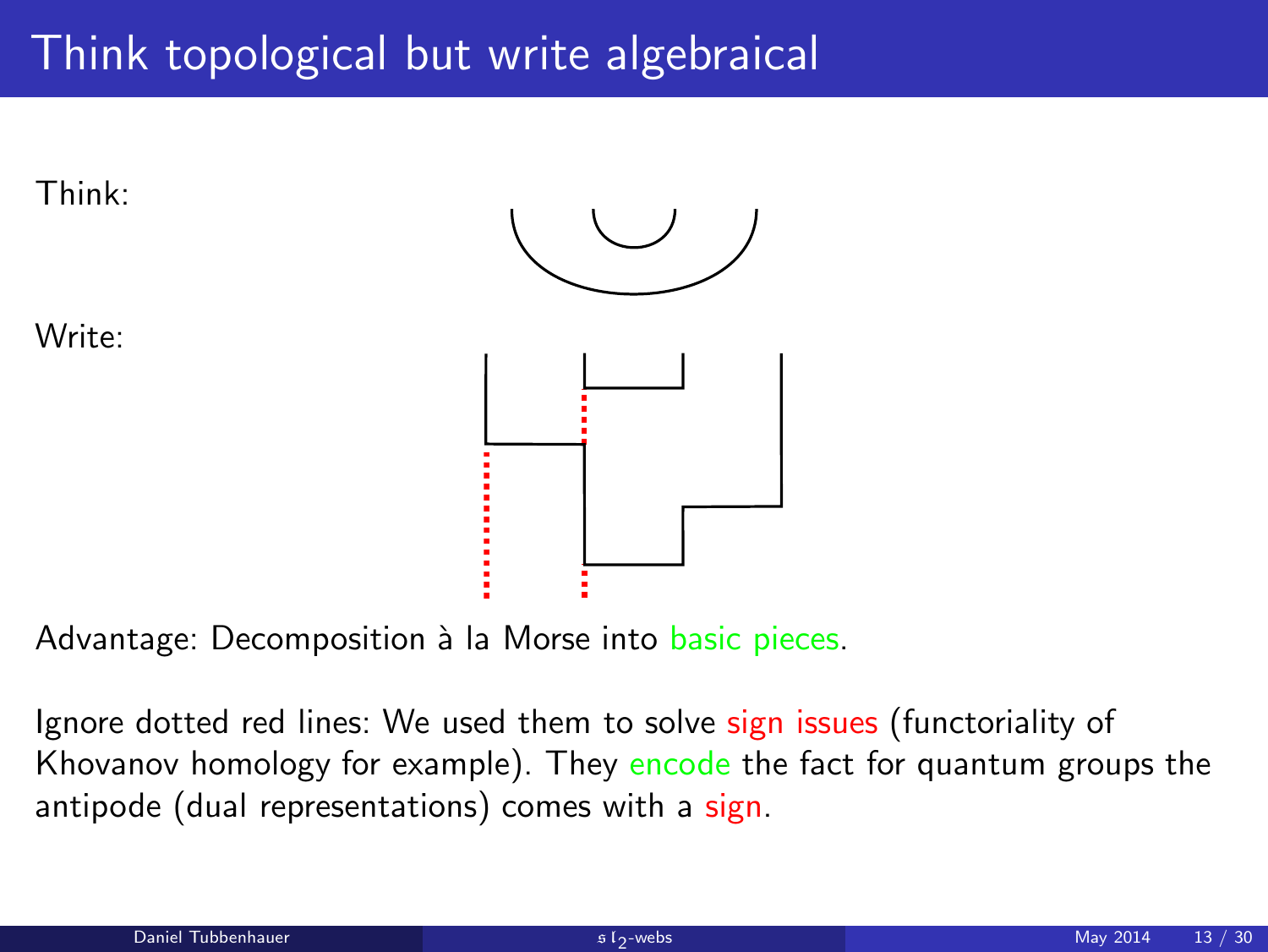#### Definition - Part I

The (rigid)  $sI_2$ -web spider  $Sp(U_q(sI_2))$  is the monoidal,  $\overline{Q}(q)$ -linear 1-category consisting of the following.

The objects are *m*-tuples

$$
\vec{k} = (k_1, ..., k_m)
$$
 such that  $\sum_{j=1}^{m} k_j = d, k_j \in \{0, 1, 2\}.$ 

Example:

 $d = 10$ :  $\vec{k}_1 = (2, 2, 0, 1, 2, 0, 1, 2, 0, 0)$  and  $\vec{k}_2 = (2, 2, 2, 2, 2, 0, 0, 0, 0, 0)$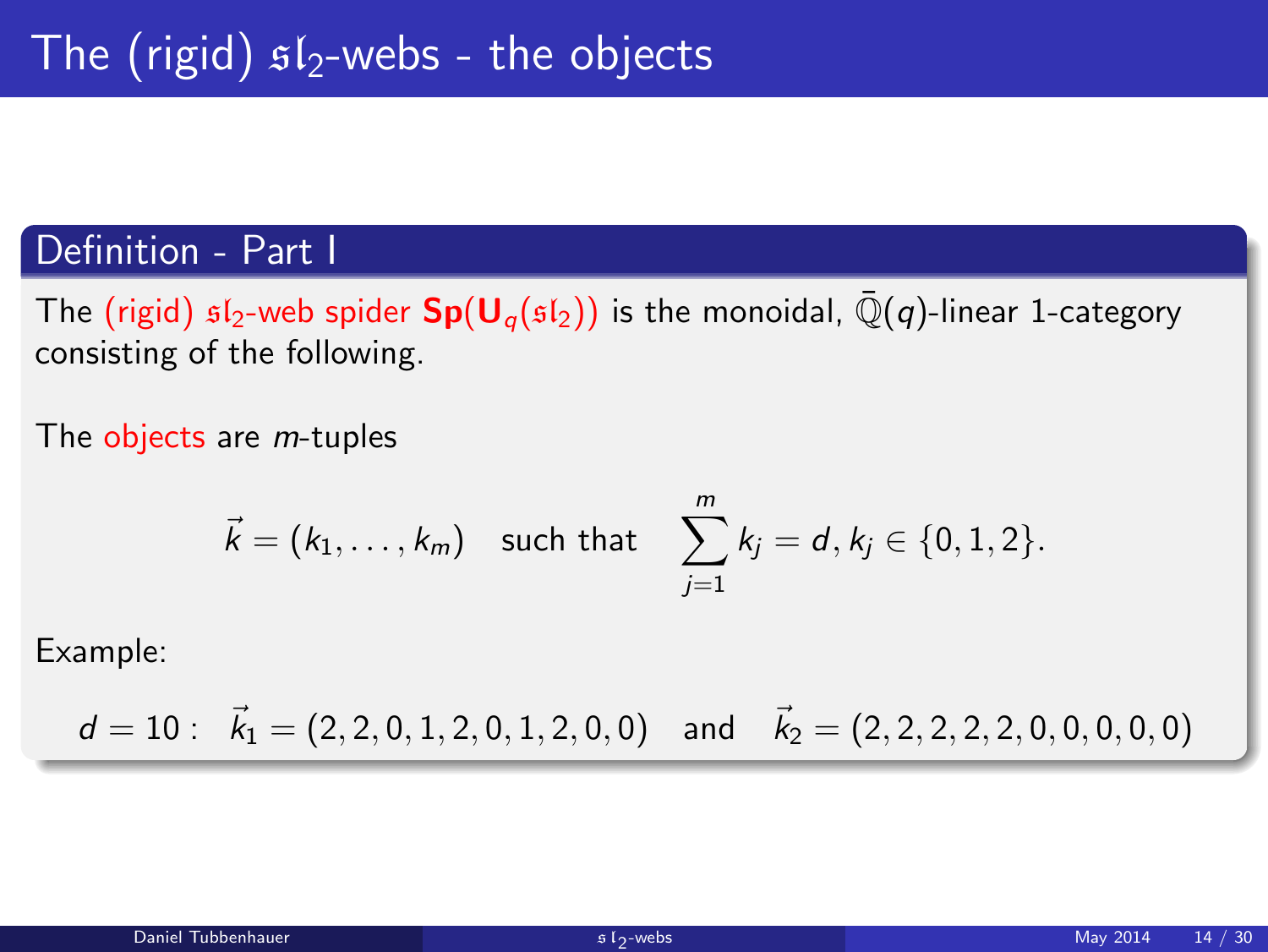# The (rigid)  $sI_2$ -webs - the generating 1-morphisms

### Definition - Part II

The generating 1-cells are  $w\colon \vec{k}\to \vec{k}'$  are edge-labeled graphs with labels from the set {0, 1, 2} (We do not draw 0-edges and 2-edges dotted) such that

• The generators are either identities



**•** Or ladders



All 1-cells should be generated by identities and ladders by  $\circ$  and  $\otimes$ , where the  $\mathbb{Q}(q)$ -linear composition  $\circ$  is stacking (see next page).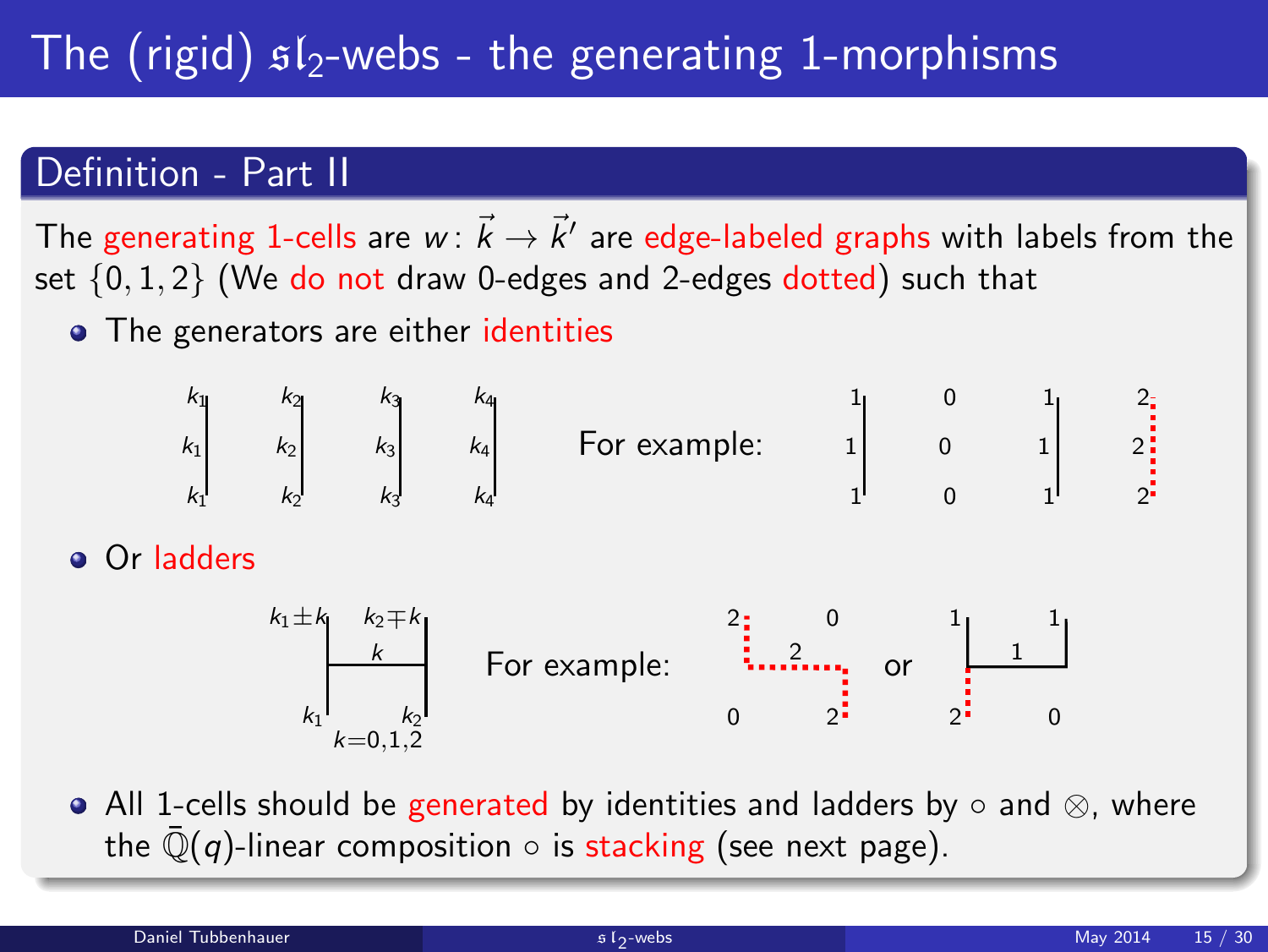## Definition - Part III

The monoidal structure ⊗ is given by juxtaposition, e.g.



Relations are the circle removals and isotopies, e.g.  $([2]=\mathsf{q}+\mathsf{q}^{-1})$ 

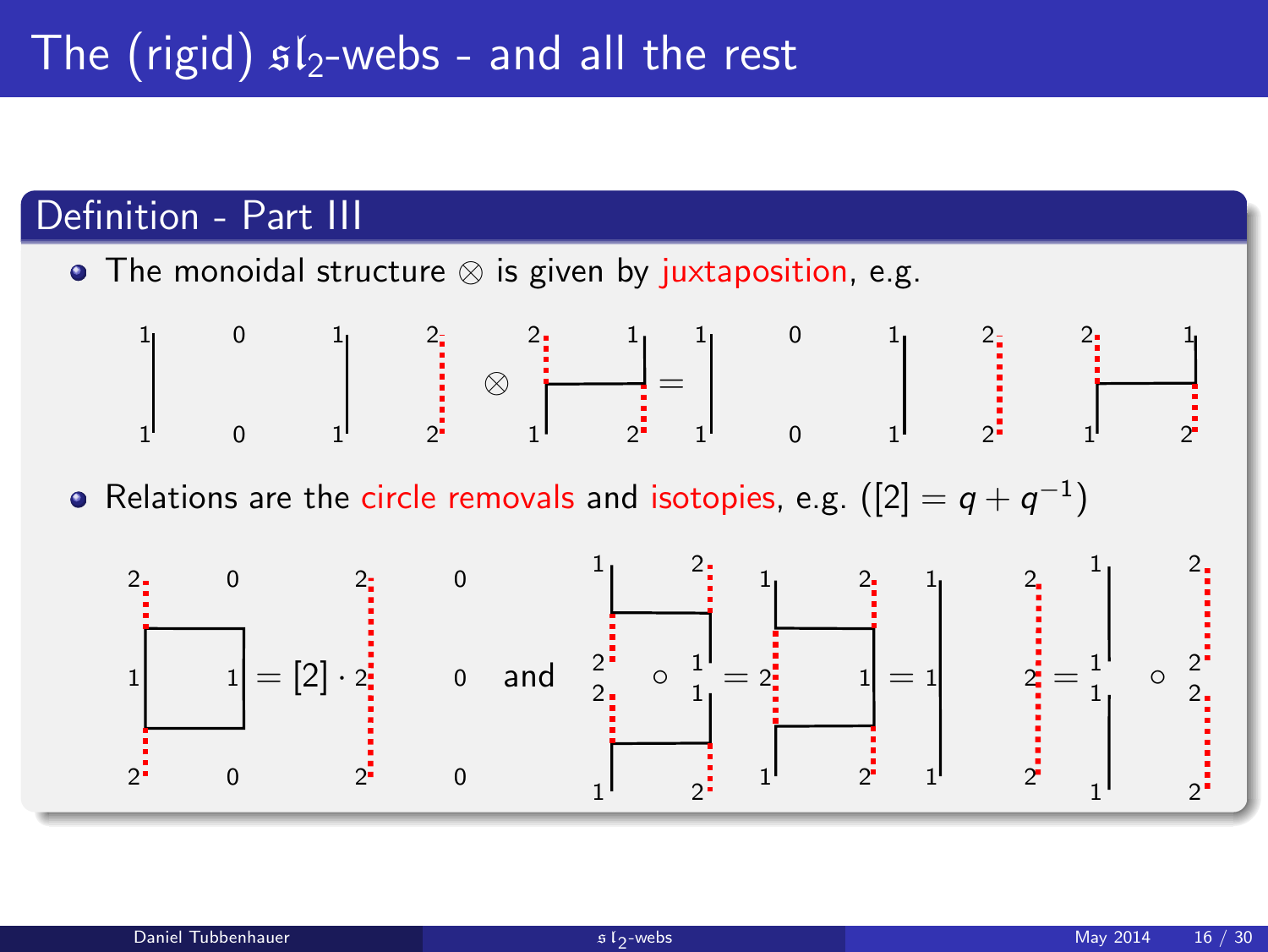Theorem(Kuperberg 1997,  $n > 3$ : Cautis-Kamnitzer-Morrison 2012)

The 1-categories  $\mathsf{Rep}(\mathsf{U}_{q}(\mathfrak{sl}_2))$  and  $\mathsf{Sp}(\mathsf{U}_{q}(\mathfrak{sl}_2))$  are equivalent.

Example: cup=cup, i.e.

<span id="page-16-0"></span>
$$
\text{cup} \colon \Lambda^2\bar{\mathbb{Q}}^2\otimes\Lambda^0\bar{\mathbb{Q}}^2\to\Lambda^1\bar{\mathbb{Q}}^2\otimes\Lambda^1\bar{\mathbb{Q}}^2\;\;\mapsto\;\;\prod_{2^\sharp=0}^{\,1\,}
$$

#### Question

How can one prove such a statement?

```
Finding the generators for \mathsf{Rep}(\mathsf{U}_q(\mathfrak{sl}_2)) is doable, but...
```
Finding a complete set of relations is very hard!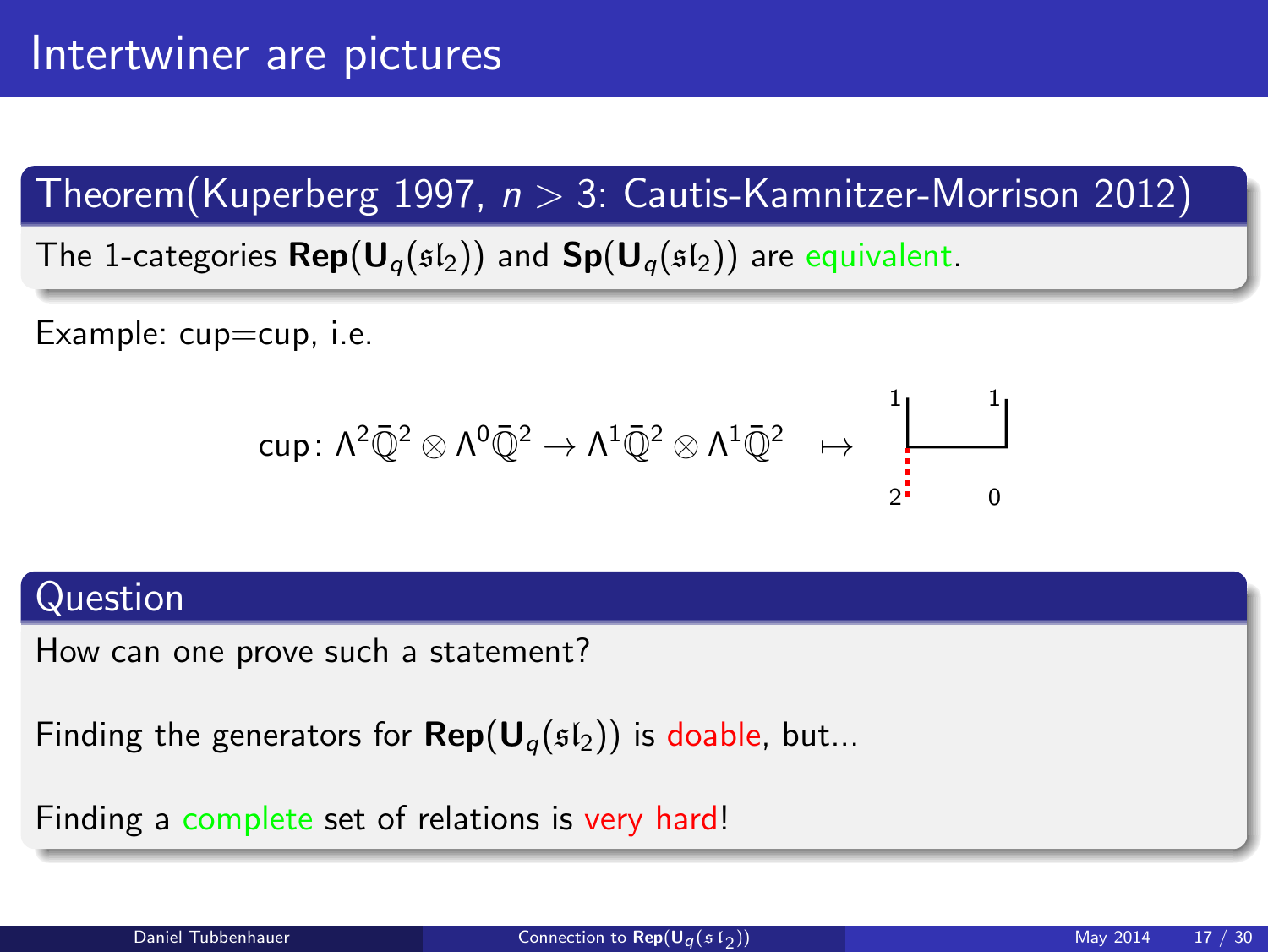## Definition(Beilinson-Lusztig-MacPherson)

For each  $\vec{k} \in \mathbb{Z}^{m-1}$  adjoin an idempotent  $1_{\vec{k}}$  (think: projection to the  $\vec{k}$ -weight space!) to  $\mathbf{U}_q(\mathfrak{sl}_m)$  and add some relations, e.g.

 $1_{\vec{k}}1_{\vec{k}'}=\delta_{\vec{k},\vec{k}'}1_{\vec{k}}$  and  $K_{\pm i}1_{\vec{k}}=q^{\pm \vec{k}_i}1_{\vec{k}}$  (no  $K's$  anymore!).

and the  $E$ 's and  $F$ 's still jump around, e.g.

$$
1_{\vec{k}-\overline{\alpha}_i}F_i1_{\vec{k}}=F_i1_{\vec{k}}=1_{\vec{k}-\overline{\alpha}_i}F_i.
$$

The idempotented quantum special linear algebra is defined by

<span id="page-17-0"></span>
$$
\dot{\mathbf{U}}_q(\mathfrak{sl}_m)=\bigoplus_{\vec{k},\vec{k}'\in\mathbb{Z}^{m-1}}1_{\vec{k}}\mathbf{U}_q(\mathfrak{sl}_m)1_{\vec{k}'}.
$$

An important fact: The  $\dot{\textbf U}_q(\mathfrak{sl}_m)$  has the "same" representation theory as  $\textbf U_q(\mathfrak{sl}_m)$ .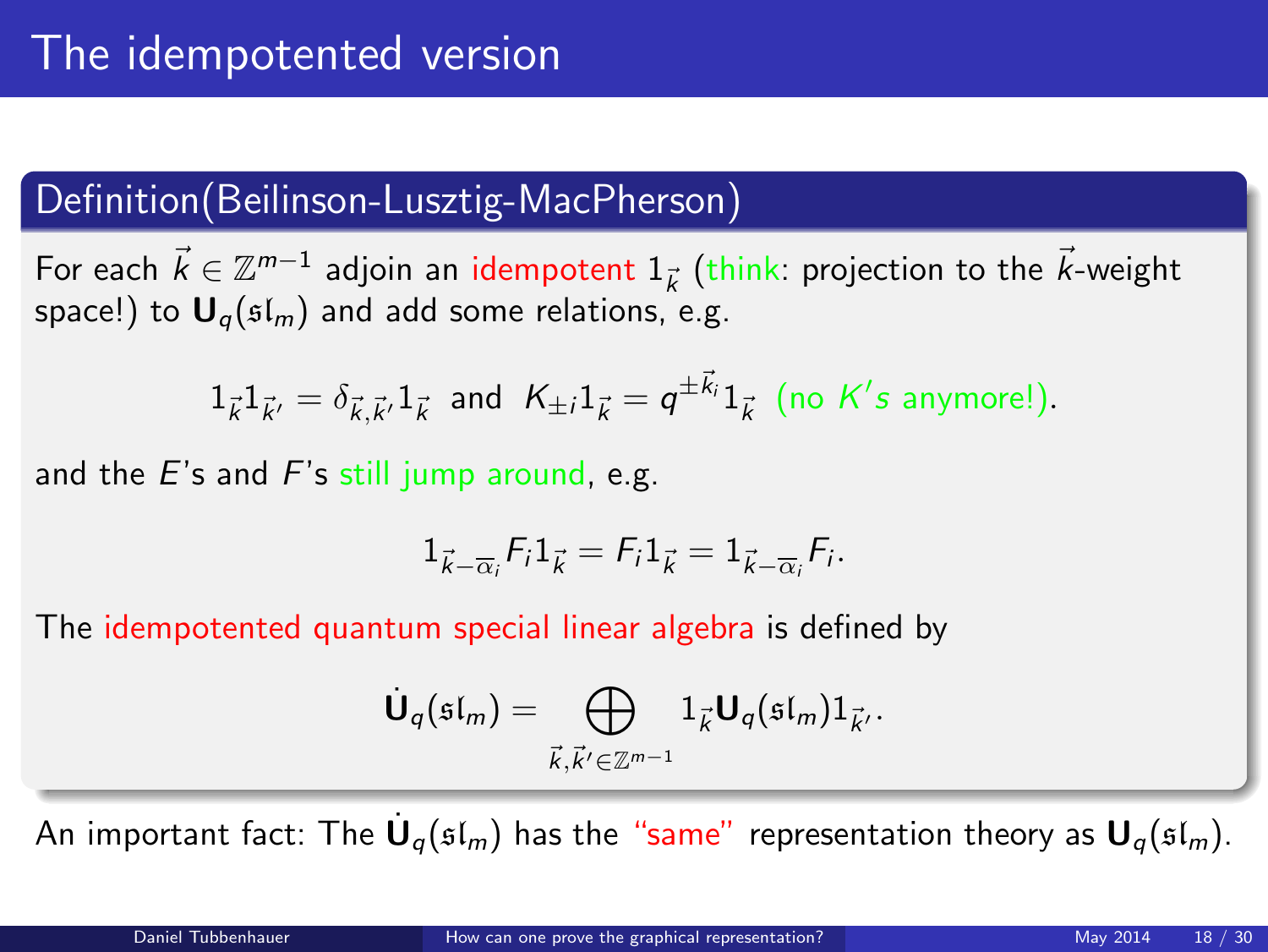The commuting actions of  $\dot{\mathsf{U}}_q(\mathfrak{sl}_m)$  and  $\dot{\mathsf{U}}_q(\mathfrak{sl}_2)$  on

$$
\bigoplus_{a_1+\dots+a_m=d}(\Lambda^{a_1}\bar{\mathbb{Q}}^2\otimes\dots\otimes\Lambda^{a_m}\bar{\mathbb{Q}}^2)\cong\Lambda^d(\bar{\mathbb{Q}}^m\otimes\bar{\mathbb{Q}}^2)\cong\bigoplus_{a_1+a_2=d}(\Lambda^{a_1}\bar{\mathbb{Q}}^m\otimes\Lambda^{a_2}\bar{\mathbb{Q}}^m)
$$

introduce a  $\dot{\mathsf{U}}_q(\mathfrak{sl}_m)$ -action on the left side and a  $\dot{\mathsf{U}}_q(\mathfrak{sl}_2)$ -action on the right side.

The left and right side are  $\dot{\mathsf{U}}_q(\mathfrak{sl}_m)$ - and  $\dot{\mathsf{U}}_q(\mathfrak{sl}_2)$ -weight spaces with weights

$$
\vec{k}_{\dot{\mathbf{U}}_q(\mathfrak{sl}_m)} = (a_1 - a_2, \ldots, a_{m-1} - a_m)
$$
 and  $\vec{k}_{\dot{\mathbf{U}}_q(\mathfrak{sl}_2)} = (a_1 - a_2)$ .

Here the  $\Lambda^k {\bar{\Bbb Q}}^l_q$  are irreducible  $\dot{{\bf U}}_q(\frak{sl}_l)$ -representations  $(l\in \{2,m\}).$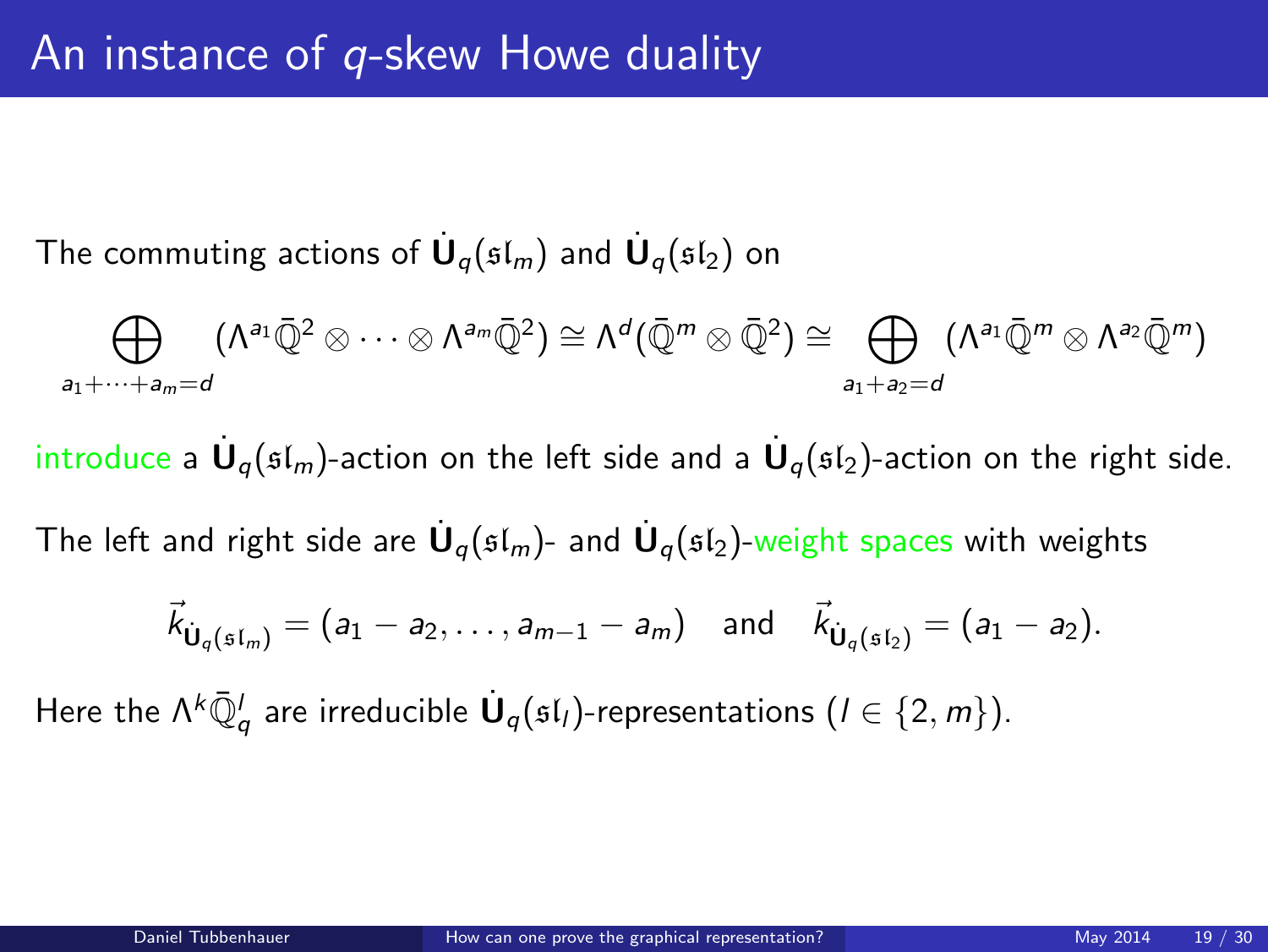#### Theorem

There is an  $\dot{\mathsf{U}}_q(\mathfrak{sl}_m)$ -action on  $\mathsf{Sp}(\mathsf{U}_q(\mathfrak{sl}_2))^m$  (objects of length  $m)!$ 



That is, we stack these pictures on top of a given  $s1_2$ -web.

Thus,  $\mathsf{Sp}(\mathsf{U}_q(\mathfrak{sl}_2))^m$  is a  $\dot{\mathsf{U}}_q(\mathfrak{sl}_m)$ -module and not just a  $\mathsf{U}_q(\mathfrak{sl}_2)$ -module.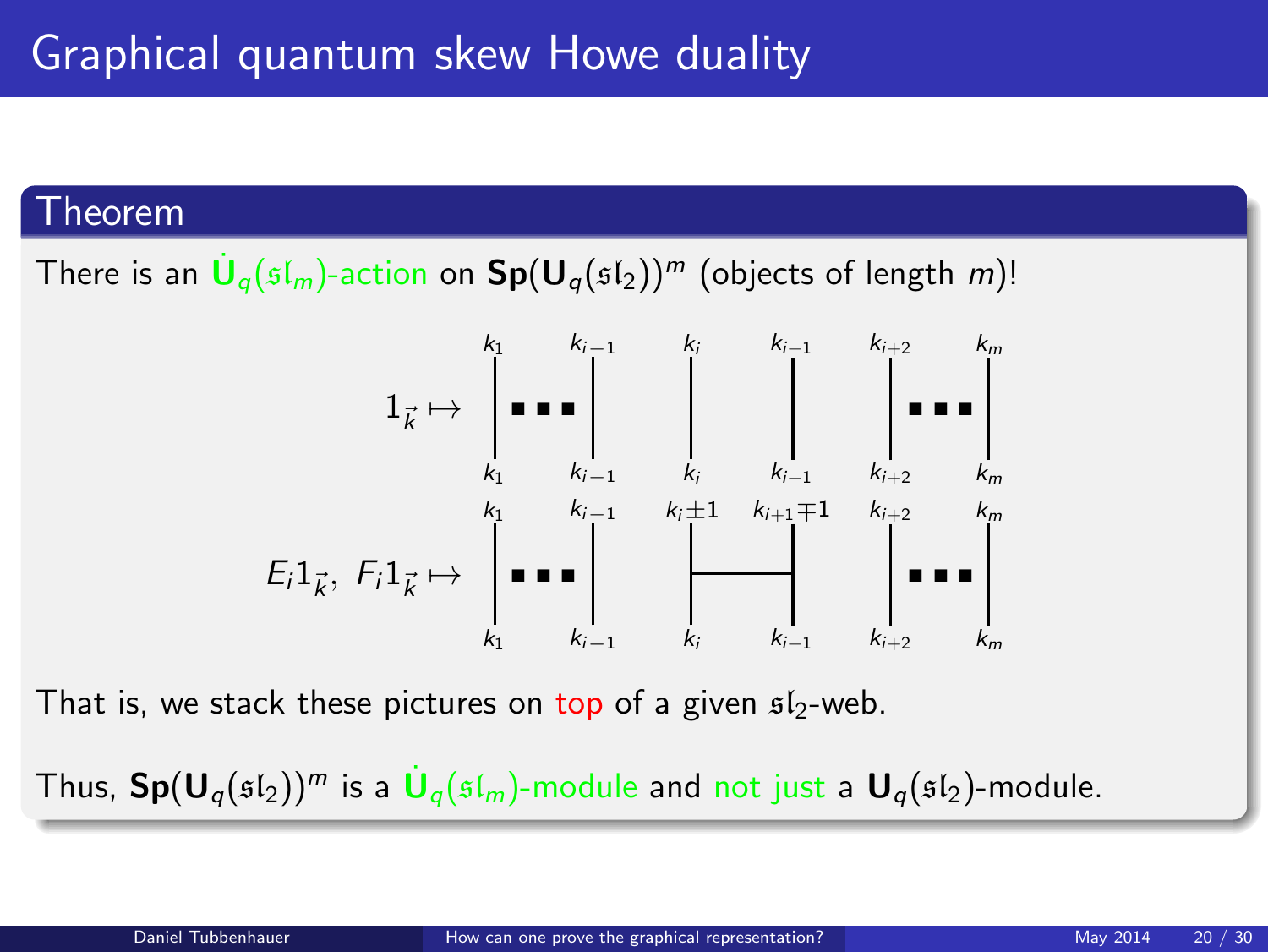# An instance of  $\dot{\mathbf U}_q(\mathfrak{sl}_m)$ -highest weight theory

What is the upshot of this?

- "Explains" the  $U_q(sI_2)$ -intertwiner as instances of the (well-developed)  $\dot{\mathbf{U}}_q(\mathfrak{sl}_m)$ -highest weight theory.
- $\bullet$  The action of the F's is explicit and inductive a powerful tool to prove statements.
- All the relations follow from the well-known ones from  $\dot{\mathbf{U}}_q(\mathfrak{sl}_m)$ , e.g.

$$
E_1F_1v_{20}-E_1E_1v_{20}=\underbrace{\frac{K_1K_2^{-1}-K_1^{-1}K_2}{q-q^{-1}}}_{=[2]_{1_{20}}}\cdot v_{20}\Rightarrow 1\begin{bmatrix}0&2\\E_1\\E_1\\F_1\end{bmatrix}=[2]\cdot \begin{bmatrix}0&2\\2\\2\end{bmatrix}^{1}_{2_{20}}\cdot 0\\1_{20}\cdot 0\\0&0\end{bmatrix}
$$

Even better:  $\dot{\mathbf{U}}_q^-(\mathfrak{sl}_m)$  suffices for everything!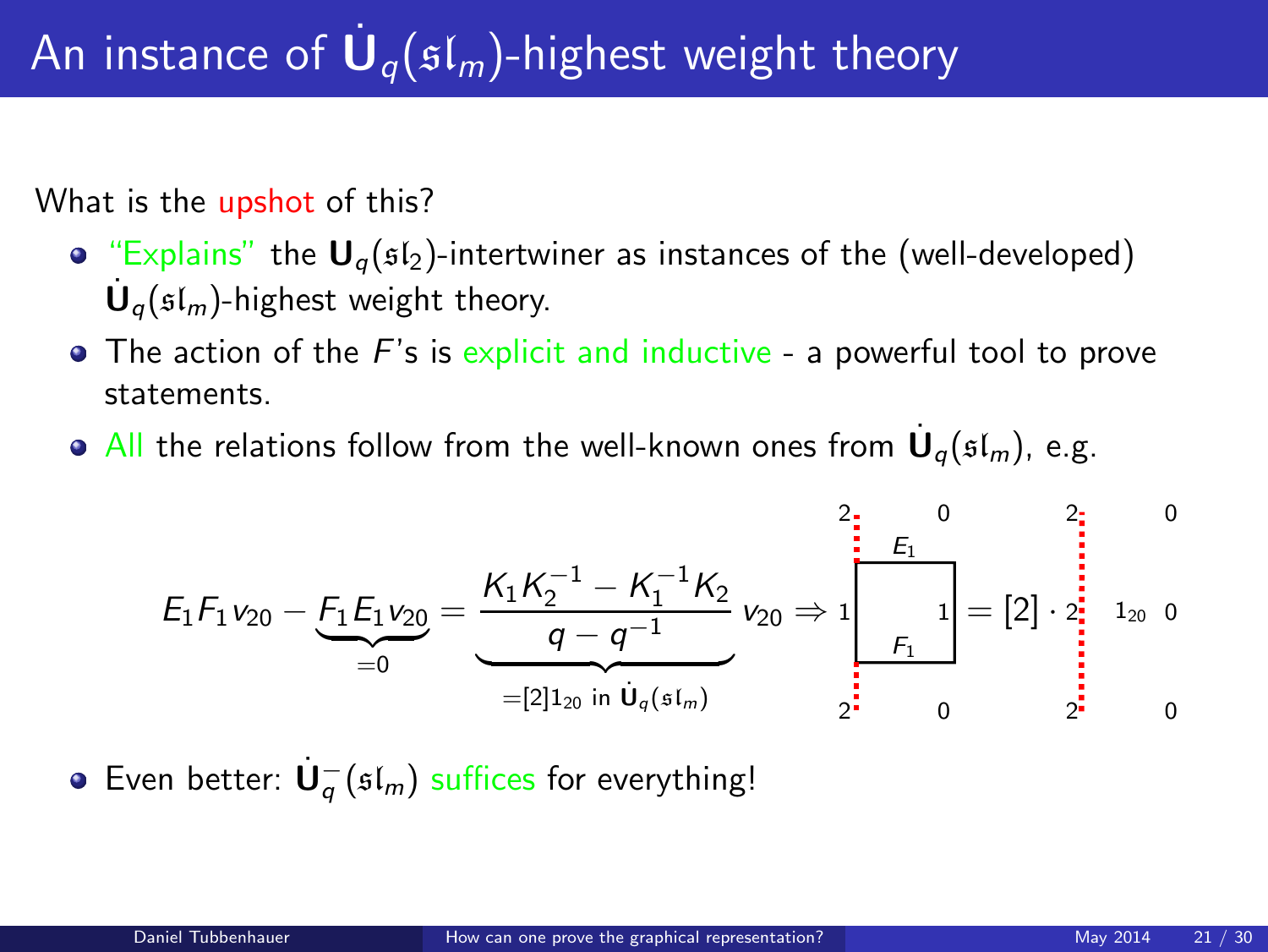Let  $L_D$  be a diagram of an oriented link. Set  $[2]=q+q^{-1}$  and

 $n_{+}$  = number of crossings  $\chi$  n<sub>−</sub> = number of crossings  $\chi$ 

#### Definition/Theorem(Jones 1984, Kauffman 1987)

The bracket polynomial of the diagram  $L<sub>D</sub>$  (without orientations) is a polynomial  $\langle L_D \rangle \in \mathbb{Z}[q,q^{-1}]$  given by the following rules.

 $\langle \emptyset \rangle = 1$  (normalization).

• 
$$
\langle \rangle \langle \rangle = \langle \rangle
$$
  $\langle \rangle - q \langle \rangle$  (recursion step 1).

- $\bullet \langle \bigcirc \amalg L_D \rangle = [2] \cdot \langle L_D \rangle$  (recursion step 2).
- <span id="page-21-0"></span> $[2]J(L_D) = (-1)^{n_{-}} q^{n_{+}-2n_{-}} \langle L_D \rangle$  (Re-normalization).

The polynomial  $J(\cdot)\in \mathbb{Z}[q,q^{-1}]$  is an invariant of oriented links.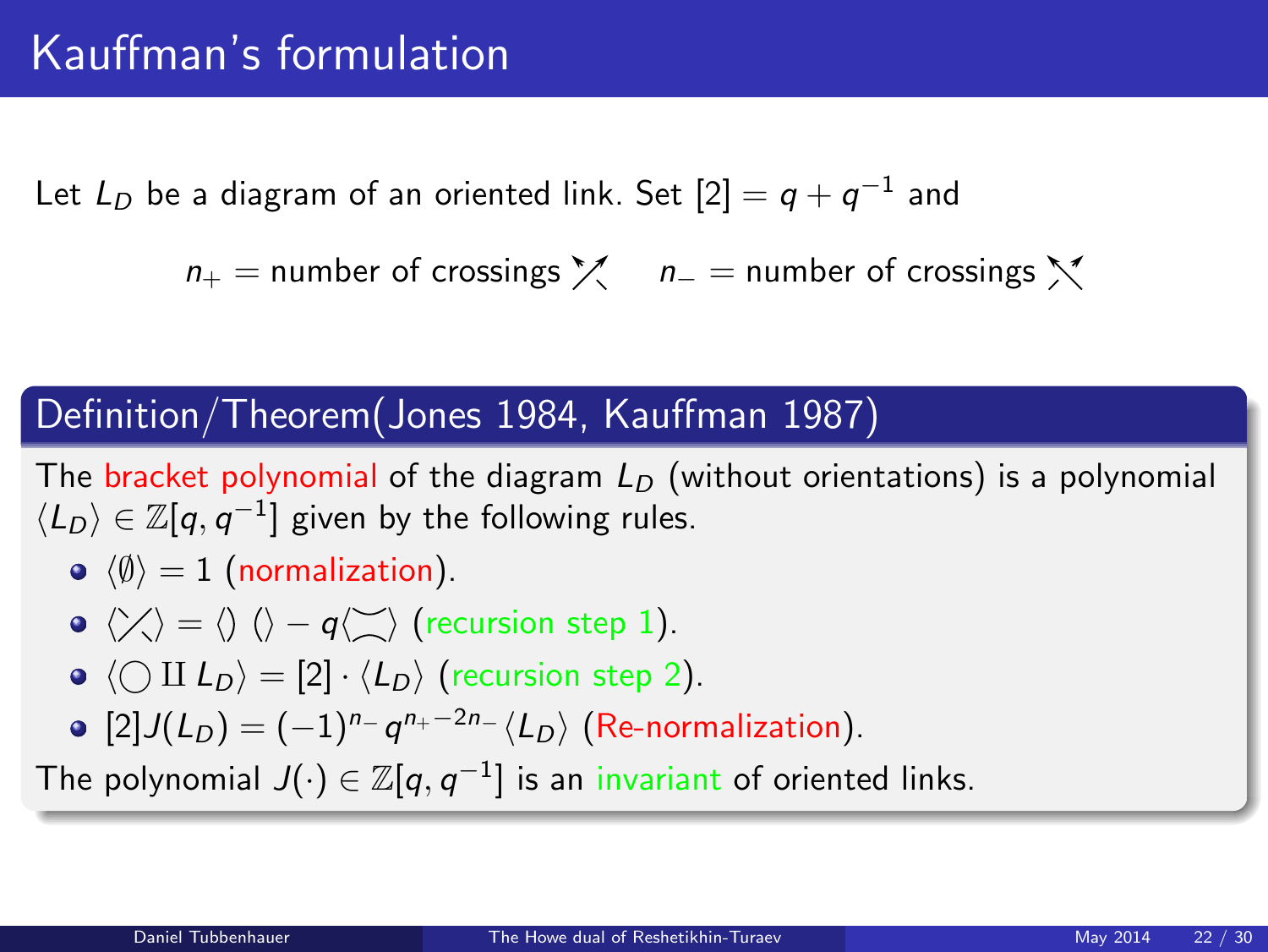# Crossings measure the difference between  $F_iF_{i+1}$ and  $F_{i+1}F_i$

## Observation(Reshetikhin-Turaev 1990)

We can read the right side of

$$
\langle \nearrow \rangle = \langle \rangle \ \langle \rangle - q \langle \searrow \rangle
$$

as certain  $\mathbf{U}_q(\mathfrak{sl}_2)$ -intertwiners.



Note: It is a  $\dot{\mathsf{U}}_q(\mathfrak{sl}_m)$ -highest weight module: No  $E$ 's are needed!

Exercise: Do the negative  $\mathcal{N}$ .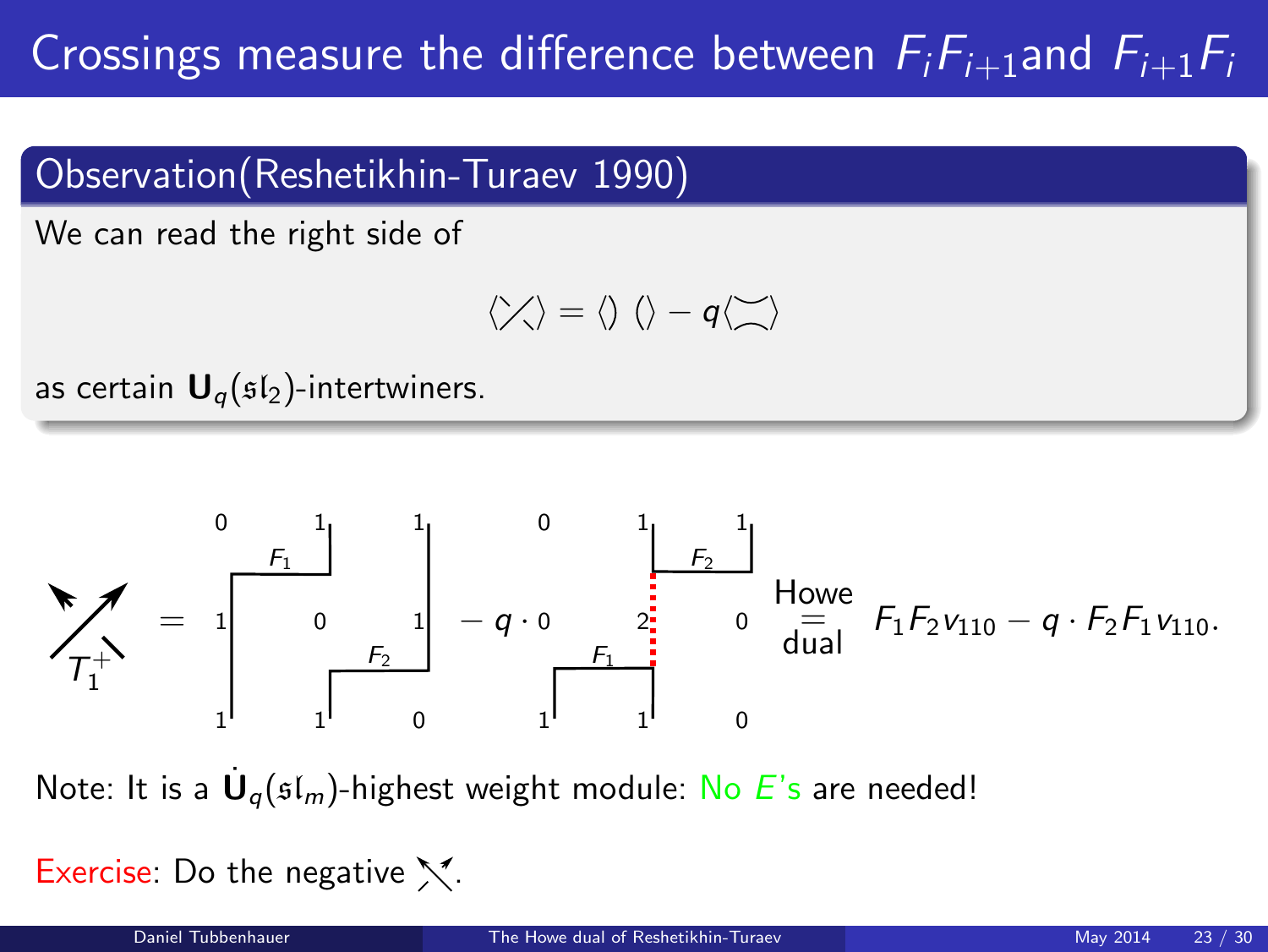# $\dot{\mathsf{U}}_q^-(\mathfrak{sl}_m)$  knows link diagrams

Using these  $\mathcal{T}^+_k$  and  $\mathcal{T}^-_k$  together with the  $F$ 's we can write link diagrams as



<span id="page-23-0"></span> $\mathsf{qH}(\mathsf{Hopf})= \mathsf{F}_4^{(2)} \mathsf{F}_4 \mathsf{F}_3 \mathsf{F}_5 \mathsf{F}_4 \mathsf{T}_2^+ \mathsf{T}_1^+ \mathsf{F}_4 \mathsf{F}_3 \mathsf{F}_2 \mathsf{F}_5 \mathsf{F}_4 \mathsf{F}_3 \mathsf{F}_2 \mathsf{F}_1 \mathsf{F}_4^{(2)} \mathsf{F}_3^{(2)} \mathsf{F}_2^{(2)} \mathsf{v}_{220000}.$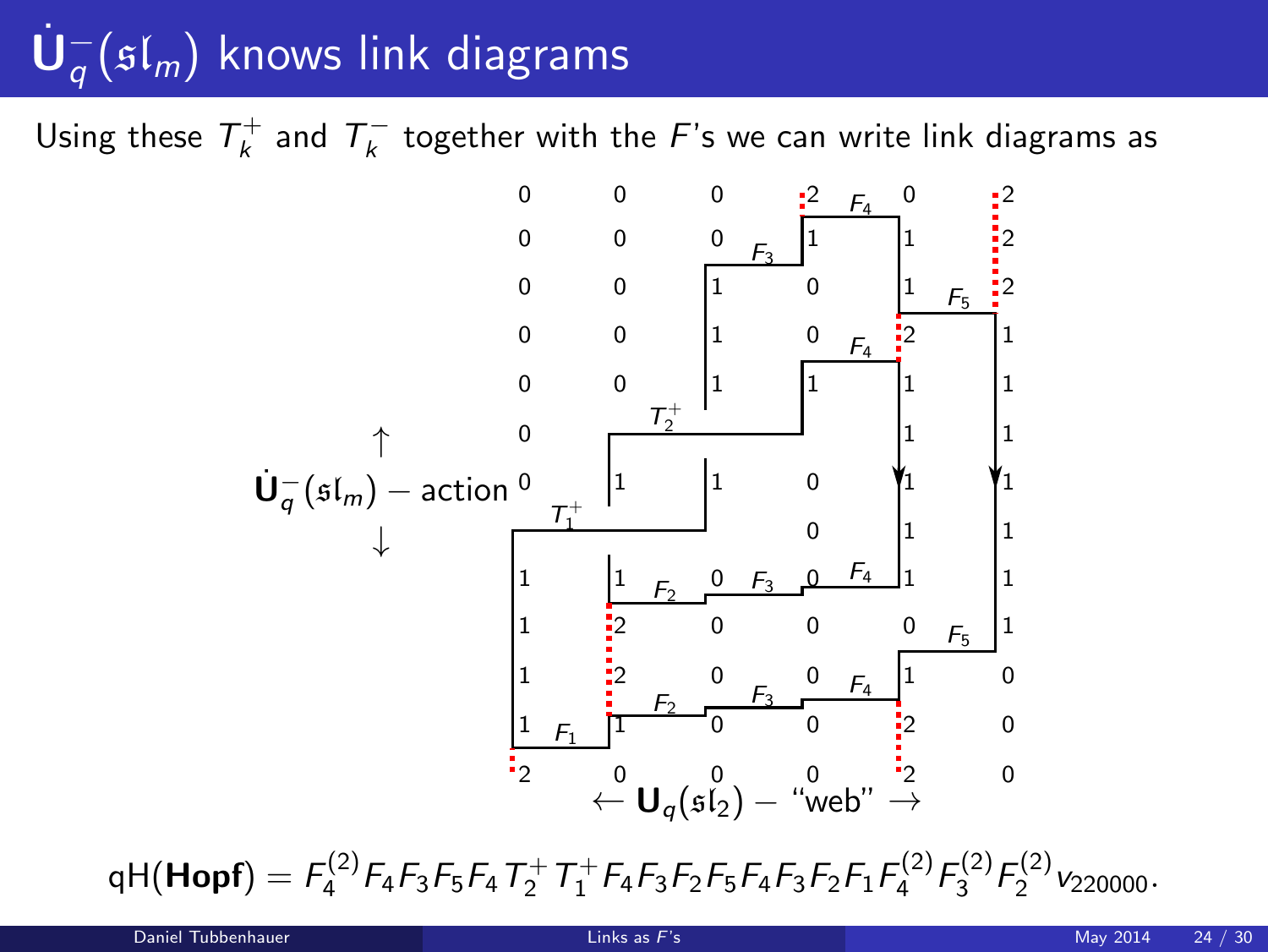# Jumping from a highest to a lowest weight

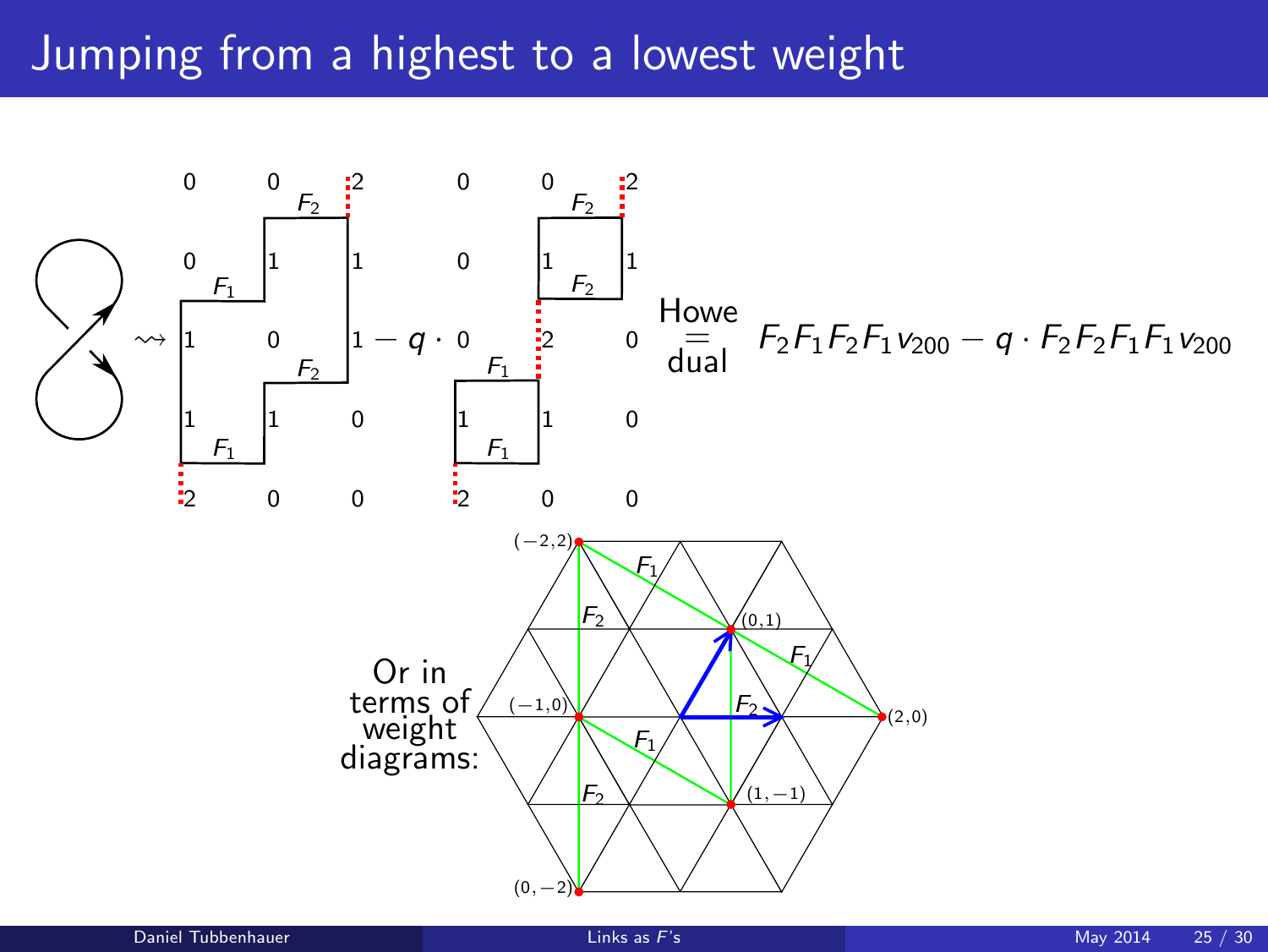Let us summarize the connection between (colored)  $sI_n$ -link polynomials and the  $\dot{\mathbf U}_q(\mathfrak{sl}_m)$ - $\dot{\mathbf U}_q(\mathfrak{sl}_n)$ -skew Howe duality.

- Reshetikhin-Turaev: The  $\mathfrak{sl}_n$ -link polynomials  $P^n_{\mathsf{RT}}(\cdot)$  are  $\mathsf{U}_q(\mathfrak{sl}_n)$ -intertwiner.
- ${\mathbf U}_q(\mathfrak{sl}_n)$ -intertwiner are vectors in hom's between  $\dot{{\mathbf U}}_q(\mathfrak{sl}_m)$ -weight spaces.
- Only  $F$ 's:  $\dot{\mathbf{U}}_q^ _{q}$  ( $\mathfrak{sl}_{m}$ ) suffices. Conclusion: The (colored)  $\mathfrak{sl}_{n}$ -link polynomials  $P^n_{\mathsf{RT}}(\cdot)$  are instances of  $\dot{\mathsf{U}}_q(\mathfrak{sl}_m)$ -highest weight theory!
- Even better: There exists a fixed m for each link L such that  $\dot{\mathbf{U}}_q(\mathfrak{sl}_m)$ -highest weight theory governs all the  $sI_n$ -polynomials of L.
- If  $L_D$  is a link diagram, then  $P^n_{\mathsf{RT}}(L_D)$  is obtained by jumping via F's from a highest  $\dot{\mathbf U}_q(\mathfrak{sl}_m)$ -weight  $v_h$  to a lowest  $\dot{\mathbf U}_q(\mathfrak{sl}_m)$ -weight  $v_l!$
- $\bullet$  Guess: Should work in the types  $B, C, D$  as well.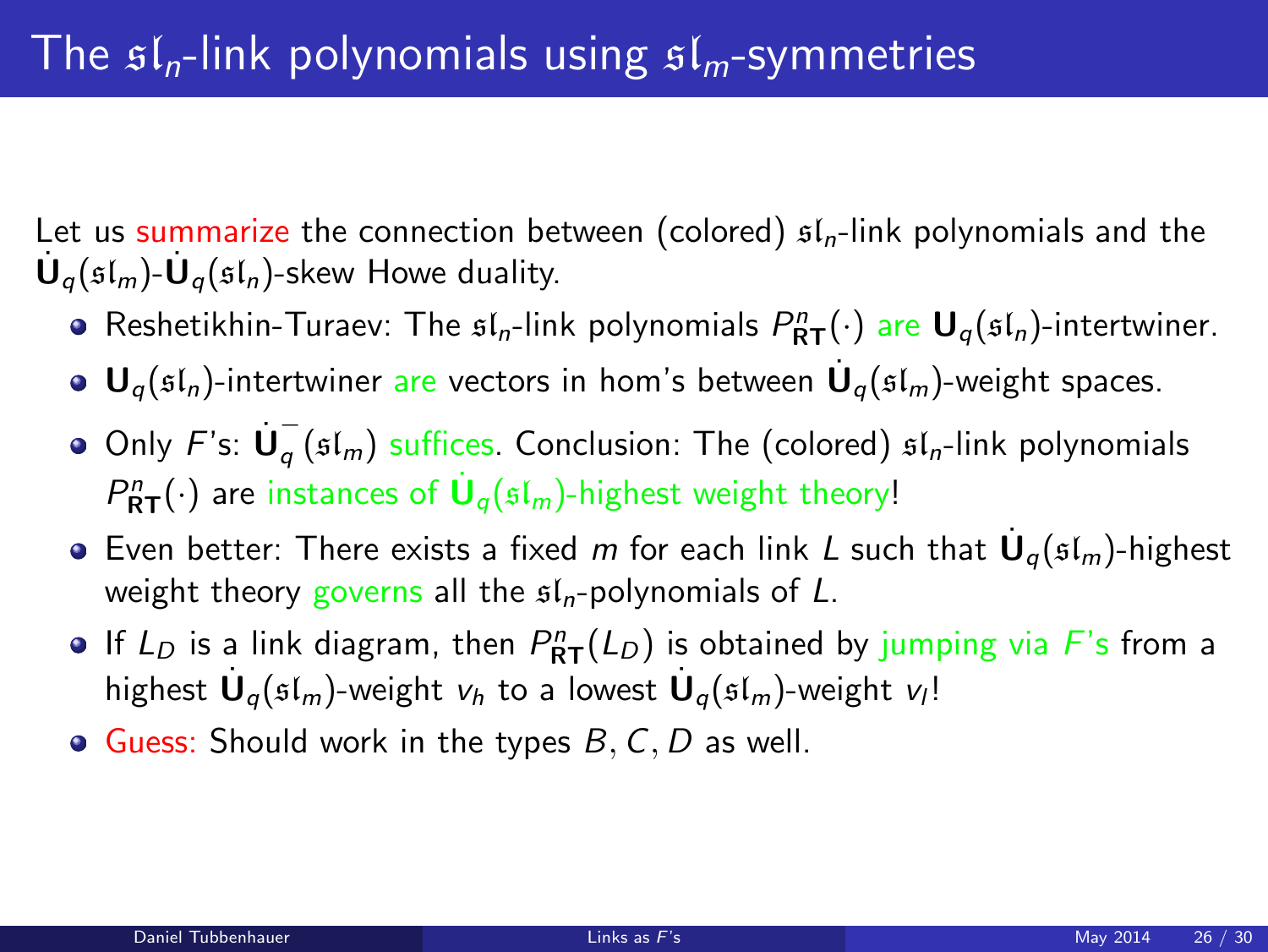

This is how it should be: There is an  $\dot{\mathsf{U}}_q(\mathfrak{sl}_m)$ -action on the  $\mathfrak{sl}_n$ -web spiders (for us it was mostly the case  $n = 2$ )

On the left side: There is Khovanov-Lauda's categorification  $\mathcal{U}(\mathfrak{sl}_m)$  of  $\dot{\mathbf{U}}_q(\mathfrak{sl}_m)$ .

<span id="page-26-0"></span>Conclusion: There should be a 2-action of  $\mathcal{U}(\mathfrak{sl}_m)$  on the top right - a suitable 2-category of "natural transformations" between  $U_q(sI_n)$ -intertwiners!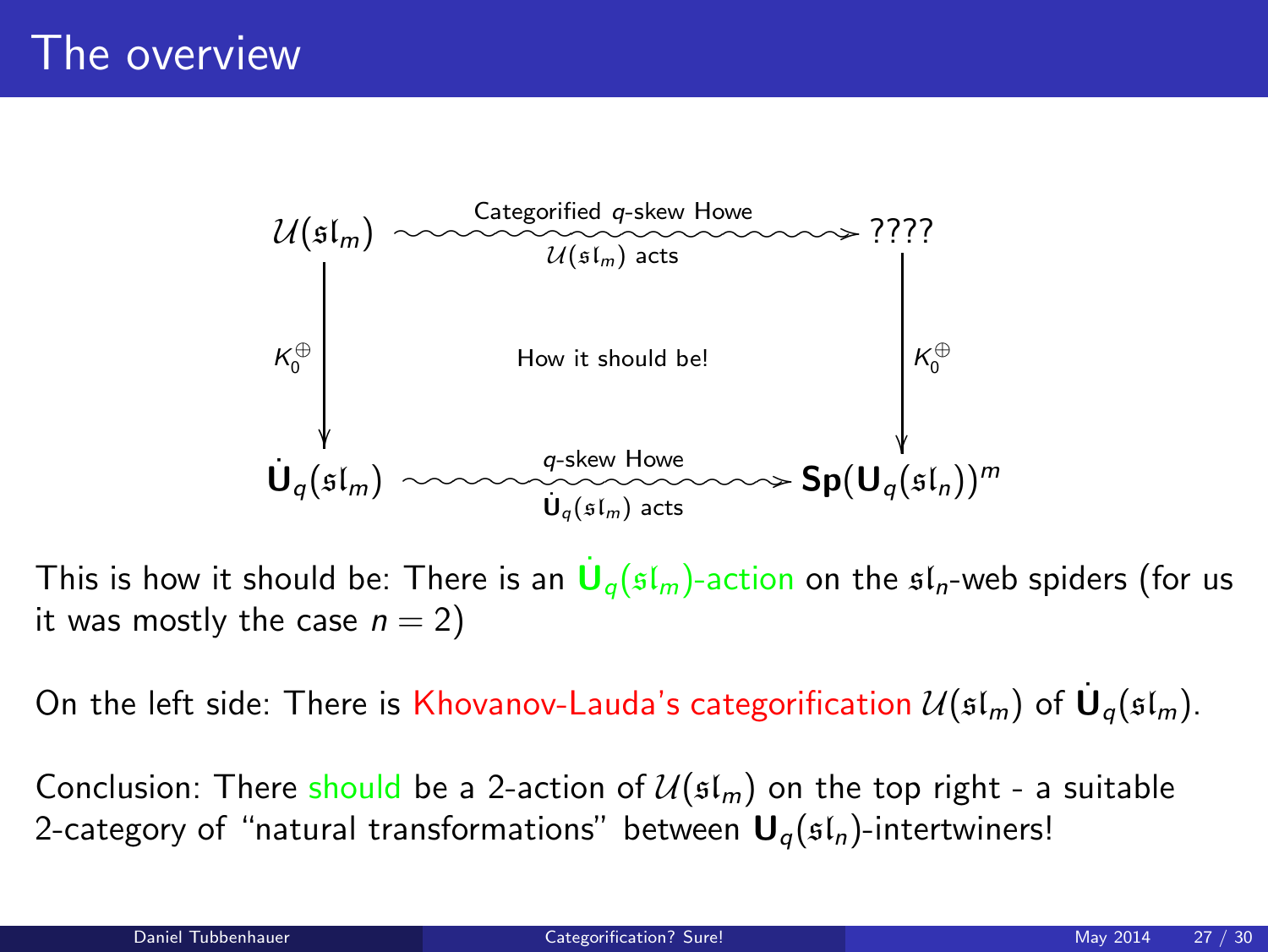## And it works: Categorified *q*-skew Howe duality

The top left is the (rigid)  $sI_2$ -foam 2-category **Foam**<sub>2</sub>.



On 2-cells: We define an 2-action



And play the same story again on a "higher" level...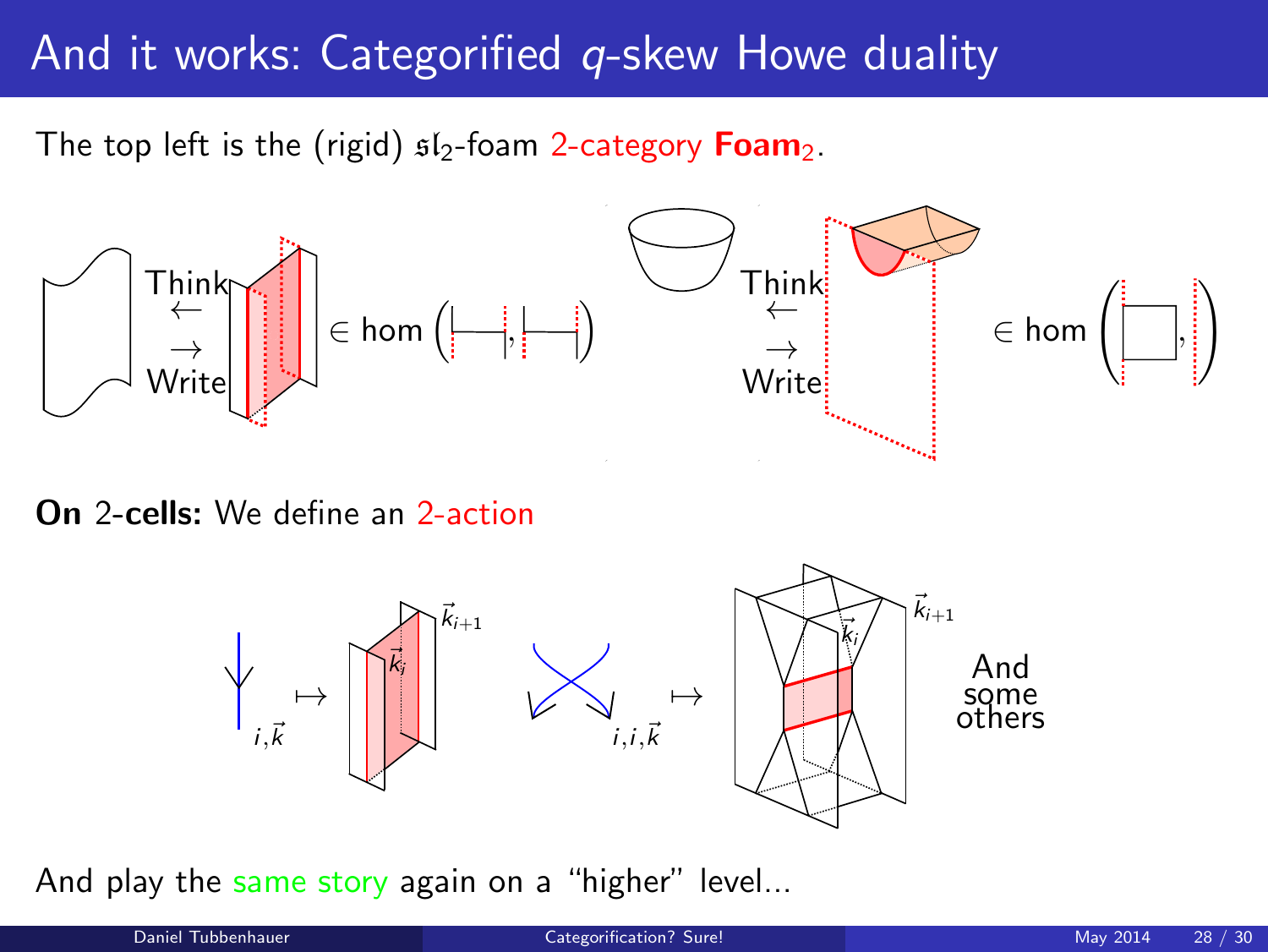Let us summarize the connection between  $f_n$ -homologies and the higher q-skew Howe duality.

- Khovanov, Khovanov-Rozansky and others: The  $\mathfrak{sl}_n$ -link homology can be obtained using certain " $sI_n$ -foams".
- Only F's: The (cyclotomic) KL-R suffices.
- Conclusion: The  $\mathfrak{sl}_n$ -link homologies are instances of highest  $\mathcal{U}(\mathfrak{sl}_m)$ -weight representation theory!
- Or in short: It is the usual "higher representation theory Yoga", aka replace weight spaces by weight categories, actions by functors and add the natural transformations.
- $\bullet$  Guess: Should work in the types  $B, C, D$  as well.
- Guess: Should be honestly computable.
- Guess: The *m* is fixed! Stabilizing effects?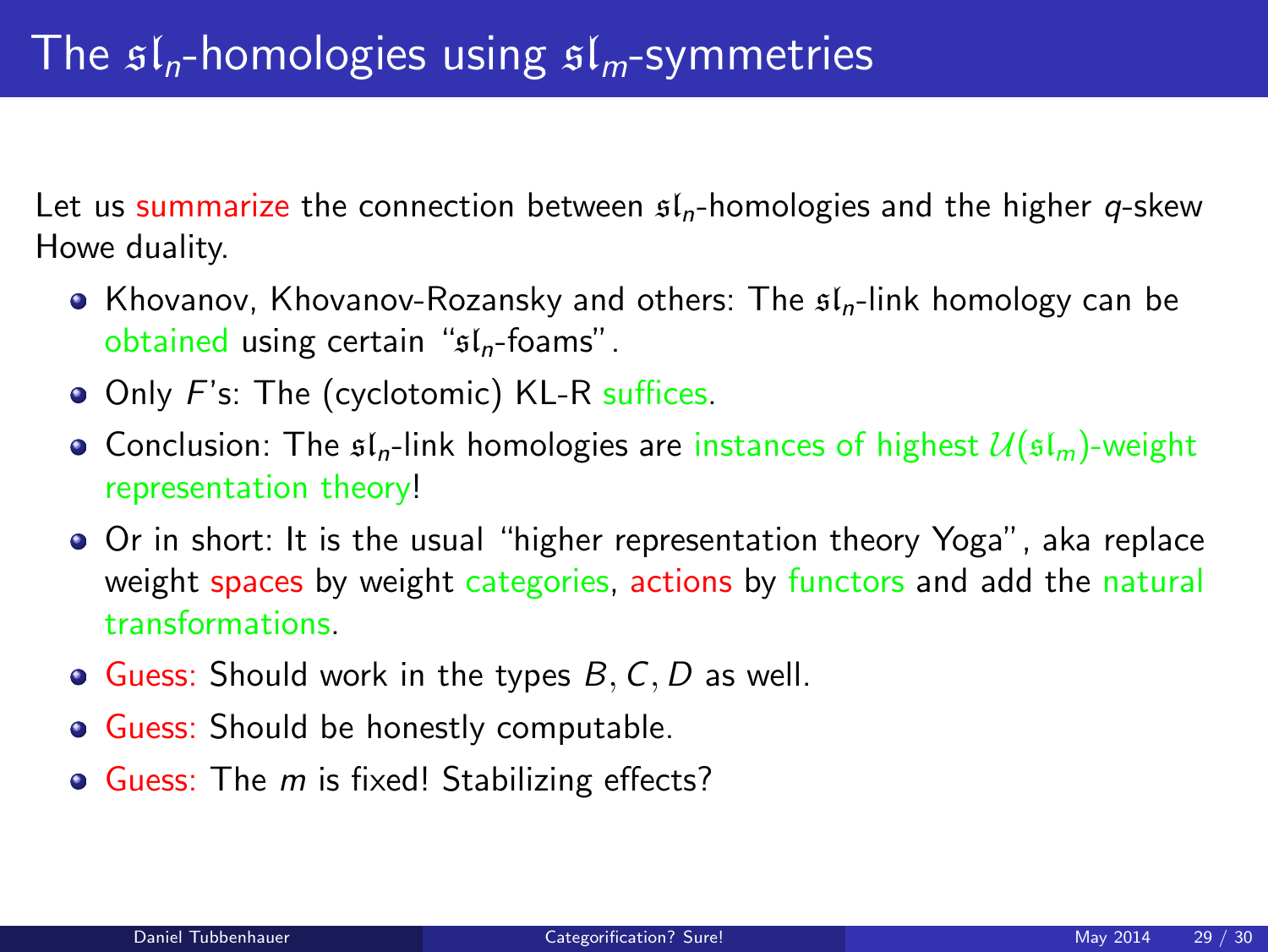There is still much to do...